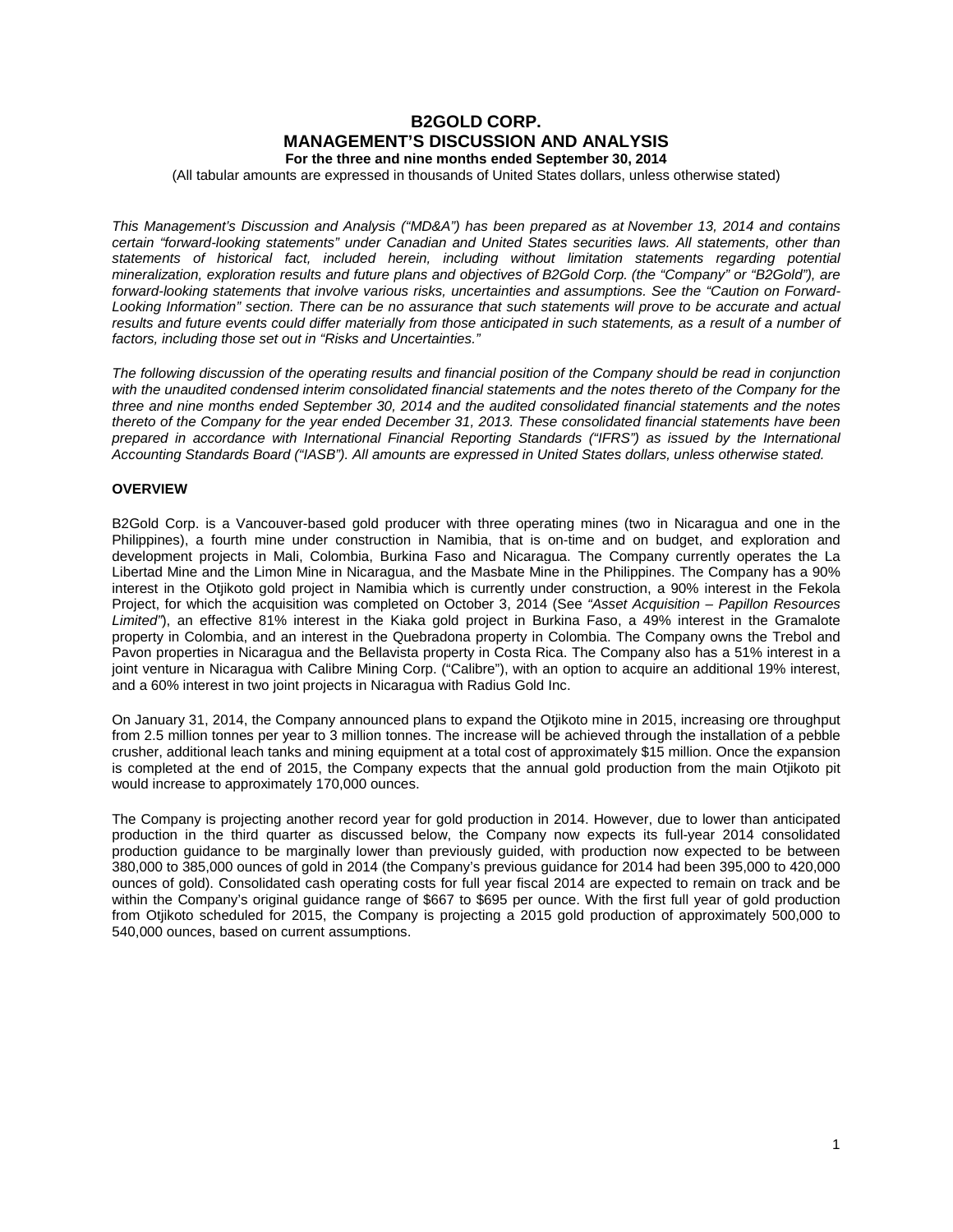## **ASSET ACQUISITION – PAPILLON RESOURCES LIMITED ("PAPILLON")**

On October 3, 2014, the Company announced the successful completion of the scheme of arrangement ("Merger") by which B2Gold acquired all of the issued ordinary shares of Papillon. Under the terms of the Merger, the Company acquired all of the issued and outstanding ordinary shares of Papillon based on an exchange ratio of 0.661 of a common share of B2Gold for each Papillon ordinary share. In addition, all of the outstanding stock options of Papillon were cancelled and the former holders thereof received that number of B2Gold shares that corresponded to the value of the "in-the-money" portion of their Papillon options. The primary asset acquired was the Fekola Project located in Mali (See *"Fekola Project – Mali"* for project details).

The arrangement has been accounted for as a purchase of net assets. For accounting purposes, the acquisition date was determined to be September 22, 2014, the date at which the Company obtained control of Papillon.

The cost of the acquisition was approximately \$493.3 million, and included the fair value of B2Gold shares issued of \$484.3 million, based on the issuance of 237,390,819 B2Gold shares at Cdn.\$2.25 per share and a foreign exchange rate of Cdn.\$1.1031 to \$1, plus B2Gold transaction costs of approximately \$9.0 million.

The following table sets forth the allocation of the purchase price to the fair value of the assets and liabilities acquired.

| Purchase price allocation:               |           |
|------------------------------------------|-----------|
| Cash and cash equivalents                | 32,189    |
| Accounts receivable and prepaids         | 1.241     |
| Mining interests - Fekola                | 507.627   |
| Mining interests - Mali other            | 6.067     |
| Accounts payable and accrued liabilities | (8, 473)  |
| Non-controlling interest                 | (45, 348) |
|                                          | $\cdots$  |

**493,303**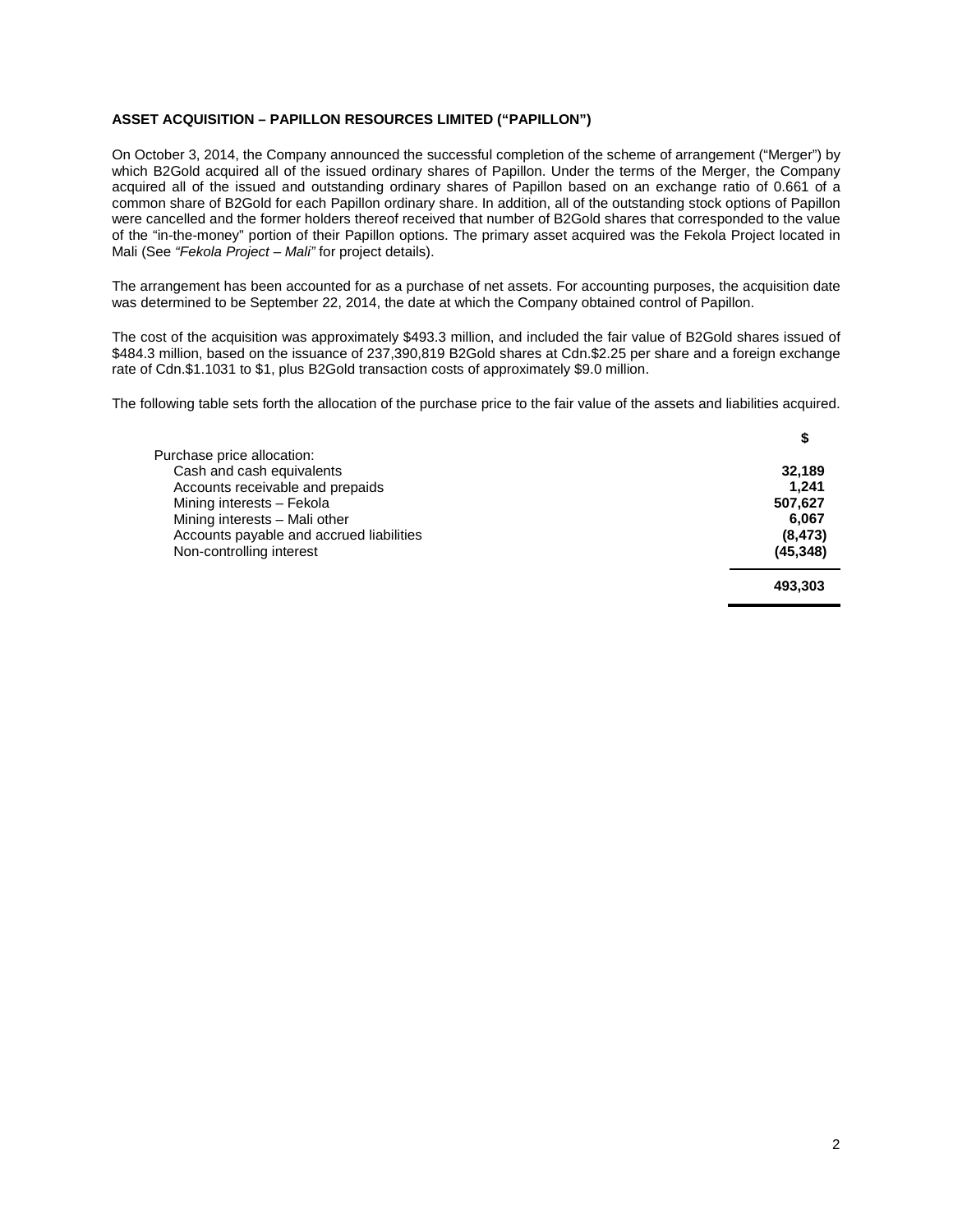## **REVIEW OF FINANCIAL RESULTS**

#### *Selected Quarterly Financial and Operating Results:*

|                                                                                                                 | Three months ended<br>September 30<br>(unaudited) |         |            | Nine months ended<br>September 30<br>(unaudited) |  |
|-----------------------------------------------------------------------------------------------------------------|---------------------------------------------------|---------|------------|--------------------------------------------------|--|
|                                                                                                                 | 2014                                              | 2013    | 2014       | 2013                                             |  |
| Gold revenue (\$ in thousands)                                                                                  | 114,924                                           | 128,730 | 364,202    | 406,218                                          |  |
| Gold sold (ounces)                                                                                              | 91,282                                            | 93,429  | 283,607    | 274,710                                          |  |
| Average realized gold price (\$/ounce)                                                                          | 1,259                                             | 1,378   | 1,284      | 1,479                                            |  |
| Gold produced (ounces)                                                                                          | 90,192                                            | 98,992  | 272,199    | 260,736                                          |  |
| Cash operating costs <sup>(1)</sup> (\$/ounce gold)                                                             | 732                                               | 653     | 694        | 699                                              |  |
| Total cash costs <sup>(1)</sup> (\$/ounce gold)                                                                 | 772                                               | 698     | 737        | 747                                              |  |
| Adjusted net (loss) income <sup>(1)(2)</sup> (\$ in thousands)                                                  | (4,242)                                           | 12,140  | 15,064     | 58,387                                           |  |
| Adjusted (loss) earnings per share <sup>(1)(2)</sup> -basic<br>(\$/share)                                       | (0.01)                                            | 0.02    | 0.02       | 0.09                                             |  |
| Net (loss) income (\$ in thousands)                                                                             | (274, 128)                                        | 7,949   | (309, 635) | 41,083                                           |  |
| (Loss) earnings per share $-$ basic <sup>(2)</sup> (\$/share)                                                   | (0.39)                                            | 0.01    | (0.45)     | 0.07                                             |  |
| (Loss) earnings per share $-$ diluted <sup>(2)</sup> (\$/share)                                                 | (0.39)                                            | 0.00    | (0.45)     | 0.05                                             |  |
| Cash flows from operating activities (\$ in<br>thousands) $(3)$ – before changes in non-cash<br>working capital | 26,983                                            | 33,105  | 100,161    | 114,517                                          |  |

*(1) A cautionary note regarding non-IFRS measures is included in the section titled "Non-IFRS Measures."*

*(2) Attributable to the shareholders of the Company.*

*(3) Prior period comparative figures have been reclassified to conform with the presentation adopted for the current period relating to the change in long-term value-added tax receivables.* 

#### *Third quarter 2014 and 2013*

#### **Revenue**

Gold revenue for the third quarter of 2014 was \$114.9 million on sales of 91,282 ounces at an average price of \$1,259 per ounce compared to \$128.7 million on sales of 93,429 ounces at an average price of \$1,378 per ounce in the third quarter of 2013. The 11% decrease in revenue was mainly due to a 9% decrease in the average realized gold price and a 2% decrease in ounces sold. In addition, the third quarter of 2013 revenues also included amortization of deferred revenue totalling \$9.4 million related to gold forward contracts acquired as part of the CGA acquisition in January 2013. Amortization of the balance was completed prior to the 2013 year-end.

In the third quarter of 2014, the Masbate Mine accounted for \$56.4 million (Q3 2013 - \$59.5 million which included a non-cash amount of \$9.4 million described above) of gold revenue from the sale of 44,700 ounces (Q3 2013 – 41,557 ounces), the Libertad Mine accounted for \$46.2 million (Q3 2013 - \$51.4 million) of gold revenue from the sale of 36,782 ounces (Q3 2013 – 38,572 ounces) while \$12.3 million (Q3 2013 - \$17.8 million) was contributed by the Limon Mine from the sale of 9,800 ounces of gold (Q3 2013 – 13,300 ounces).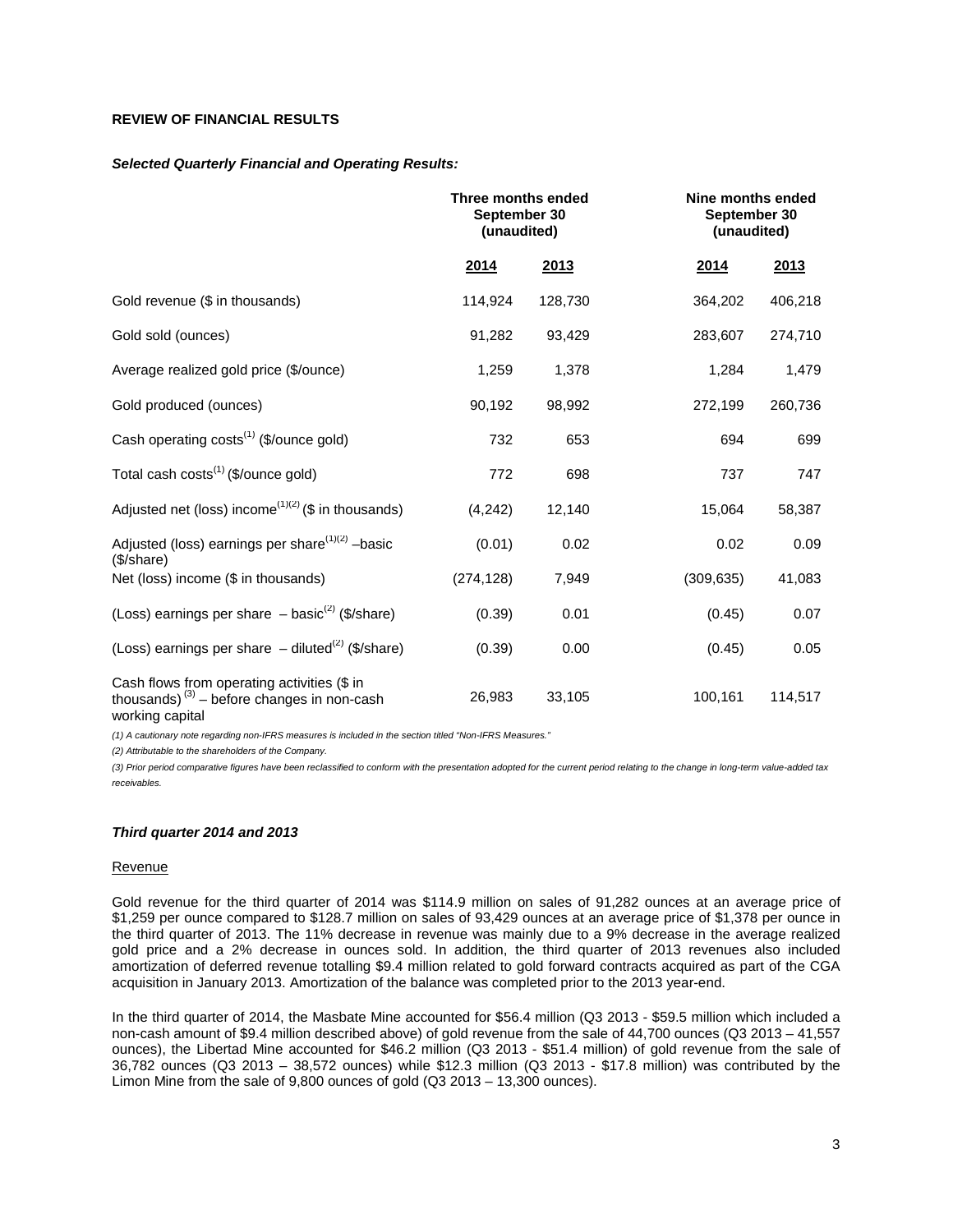### Production and operating costs

Consolidated gold production in the third quarter of 2014 was 90,192 ounces, approximately 14% below budget and 9% less than in the same quarter last year. As discussed in the *"Review of mining operations and development projects"* section below, consolidated gold production was temporarily affected by recent SAG mill implementation issues at the Masbate Mine as well as continued installation delays for a dewatering system at the Limon Mine. However, Masbate's new SAG mill is now running consistently and the Masbate Mine is expected to finish the year with a strong fourth quarter. In October, the Masbate Mine achieved record monthly gold production of 20,423 ounces, 4,029 ounces ahead of budget. In addition, the installation of Limon's dewatering system was completed in early November, allowing access to higher grade. The Limon Mine, where lower grades have been temporarily processed, is expected to resume normal gold production levels in December.

As a result of lower production in the third quarter of 2014, consolidated cash operating costs were \$732 per ounce of gold, approximately \$79 per ounce higher than in the same period of 2013 and \$43 per ounce higher than budget. Refer to *"Review of mining operations and development projects"* for mine specific details. Consolidated cash operating costs per ounce are expected to decrease in the fourth quarter, as production increases.

### Depreciation and depletion

Depreciation and depletion expense, included in total cost of sales, was \$29.0 million in the third quarter of 2014 compared to \$21.2 million in the same period in 2013. The increase in depreciation expense was due to an increase in the average depreciation charge per ounce of gold sold partially offset by a 2% decrease in gold ounces sold. The depreciation charge increased to \$318 per ounce of gold sold in the current quarter from \$227 per ounce of gold sold in the comparative quarter. The increase in the average depreciation charge per ounce of gold sold results from higher per ounce straight-line costs due to lower production during the third quarter and sustaining capital expenditures and deferred stripping costs capitalized to mineral interests in the latter part of 2013 which are subject to a full year of depreciation in 2014.

#### Impairment of goodwill and other long-lived assets

During the three months ended September 30, 2014, the Company recorded an impairment charge of \$298.4 million as a result of the long-term gold price continuing to be below the overall long-term gold price assumptions used in the Company's life-of-mine plans. The impairment charge consisted of a goodwill impairment charge of \$202.1 million and an investment in the Gramalote joint venture impairment charge of \$96.3 million (See *"Critical Accounting Estimates"*).

## **Other**

General and administrative costs ("G&A") costs relate mainly to the Company's head office in Vancouver, the Managua and Santo Domingo offices in Nicaragua, the Makati office in the Philippines, the Volta office in Toronto, and the Company's Australian and other offshore subsidiaries. G&A increased in the third quarter of 2014 compared to the year ago period by approximately \$0.9 million which included \$0.3 million for salary costs for new hires in 2014.

The Company's third quarter of 2014 results included a non-cash gain of \$31.5 million on the convertible senior subordinated notes. The convertible notes are measured at fair value on each financial reporting period-end date with changes flowing through the statement of operations.

The Company also reported \$1.7 million (net of capitalized interest) in interest and financing expense as compared with \$1.8 million in the third quarter of 2013. The decrease in interest expense was due to lower accretion charges on reclamation liabilities during the period, offset by increases in the revolving corporate credit facility and finance lease obligations. Interest expense (net of capitalized interest) relating to the convertible senior subordinated notes was recorded as part of the overall change in fair value of the notes in the statement of operations. During the three months ended September 30, 2014, the Company capitalized interest costs on its borrowings attributable to funds spent on Otjikoto in the amount of \$3.7 million. During the three months ended September 30, 2014 and 2013, the Company made cash interest payments of \$5.2 million and \$0.9 million, respectively.

The Company's third quarter of 2013 results included a \$9.0 million expense for convertible notes transaction costs.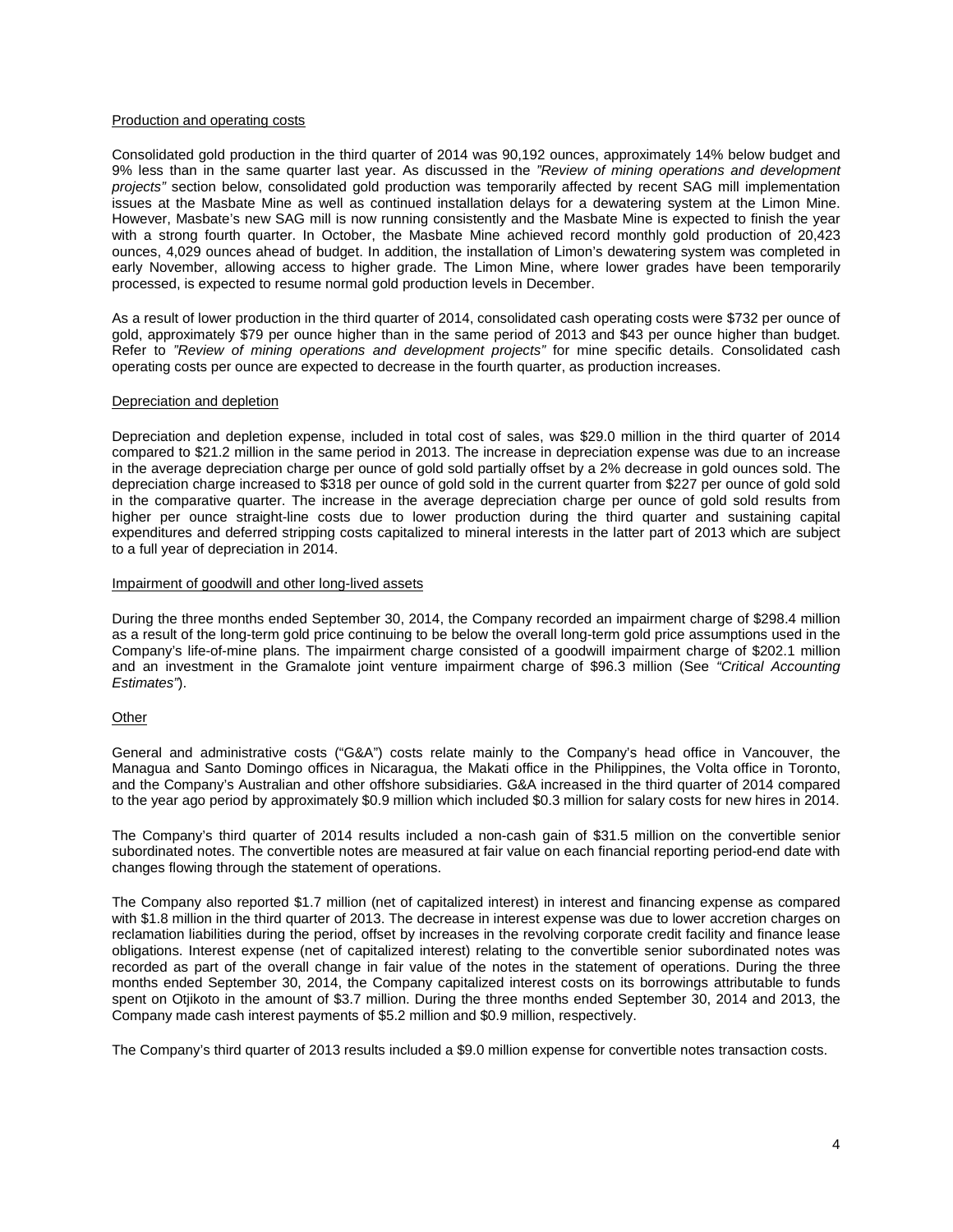For the third quarter of 2014, the Company generated a net loss of \$274.1 million (\$0.39 per share) compared to a net income of \$7.9 million (\$0.01 per share) in the comparable period of 2013. Adjusted net (loss) income (refer to "*Non-IFRS Measures"*) was \$(4.2) million (\$(0.01) per share) compared to \$12.1 million (\$0.02 per share) in the same period of 2013. Adjusted net loss in the third quarter of 2014 primarily excluded the impairment of goodwill and other long-lived assets of \$298.4 million and a non-cash mark-to-market gain of \$31.5 million relating to the overall change in fair value of the Company's convertible senior subordinated notes issued on August 23, 2013. The convertible notes are measured at fair value on each financial reporting period-end date.

Cash flow from operating activities before changes in non-cash working capital was \$27.0 million (\$0.04 per share) in the third quarter of 2014 compared to \$33.1 million (\$0.05 per share) in the third quarter of 2013. Cash flow from operations in the current quarter decreased from the comparable period in 2013, mainly as the result of lower gold production (and related sales) as discussed below.

As at September 30, 2014, the Company remained in a strong financial position with working capital of \$215.6 million including unrestricted cash and cash equivalents of \$179.0 million.

#### *Year-to-date results*

### Revenue

Gold revenue for the nine months ended September 30, 2014 was \$364.2 million on sales of 283,607 ounces at an average realized price of \$1,284 per ounce compared to \$406.2 million on sales of 274,710 ounces at an average price of \$1,479 per ounce in the comparable period of 2013. The 10% decrease in revenue was mainly due to a 13% decrease in the average realized gold price partially offset by a 3% increase in gold ounces sold. In addition, revenues for the nine months ended September 30, 2013 also included amortization of deferred revenue totalling \$28.2 million related to gold forward contracts acquired as part of the CGA acquisition in January 2013. Amortization of the balance was completed prior to the 2013 year-end. Gold revenue in the first quarter of 2013 also benefitted from the sale of 20,811 ounces of the Masbate Mine's gold bullion inventory acquired on January 16, 2013.

For the nine months ended September 30, 2014, the Masbate Mine accounted for \$165.3 million (2013 - \$209.1 million which included a non-cash amount of \$28.2 million described above) of gold revenue from the sale of 129,100 ounces (2013 – 137,201 ounces), the Libertad Mine accounted for \$148.8 million (2013 - \$134.4 million) of gold revenue from the sale of 115,707 ounces (2013 – 94,109 ounces) while \$50.1 million (2013 - \$62.7 million) was contributed by the Limon Mine from the sale of 38,800 ounces of gold (2013 – 43,400 ounces).

## Production and operating costs

For the nine months ended September 30, 2014, consolidated gold production totalled 272,199 ounces, 11,463 ounces higher than the comparable period in 2013 and 26,774 ounces below budget. Due to the issues faced at the Masbate and Limon mines during the second and third quarters of 2014, the Company now expects its full-year 2014 consolidated production guidance to be marginally lower than previously guided, with production now expected to be between 380,000 to 385,000 ounces of gold in 2014 (the Company's previous guidance for 2014 had been 395,000 to 420,000 ounces of gold).

Consolidated cash operating costs were \$694 per ounce of gold, approximately \$5 per ounce lower than in the same period of 2013 and in line with budget. Refer to *"Review of mining operations and development projects"* for mine specific details and explanations of variances.

During the nine months ended September 30, 2013, cost of sales included a non-cash adjustment of \$32.9 million related to the inventory portion of the CGA purchase price adjustment. Masbate's gold bullion inventory and ore stockpile inventory were increased by \$32.9 million to reflect their fair values on acquisition.

### Depreciation and depletion

Depreciation and depletion expense, included in total cost of sales, was \$82.7 million for the nine months ended September 30, 2014 compared to \$54.3 million in the same period in 2013. The increase in depreciation expense was mainly due to higher gold sales and an increase in the average depreciation charge per ounce of gold sold. The depreciation charge increased to \$292 per ounce of gold sold during the nine months ended September 30, 2014 from \$198 per ounce of gold sold in the comparative period (excluding ounces sold relating to gold inventory acquired as part of the CGA acquisition). The increase in the average depreciation charge per ounce of gold sold results from the sustaining capital expenditures and deferred stripping costs capitalized to mineral interests in the latter part of 2013 which are subject to a full year of depreciation in 2014.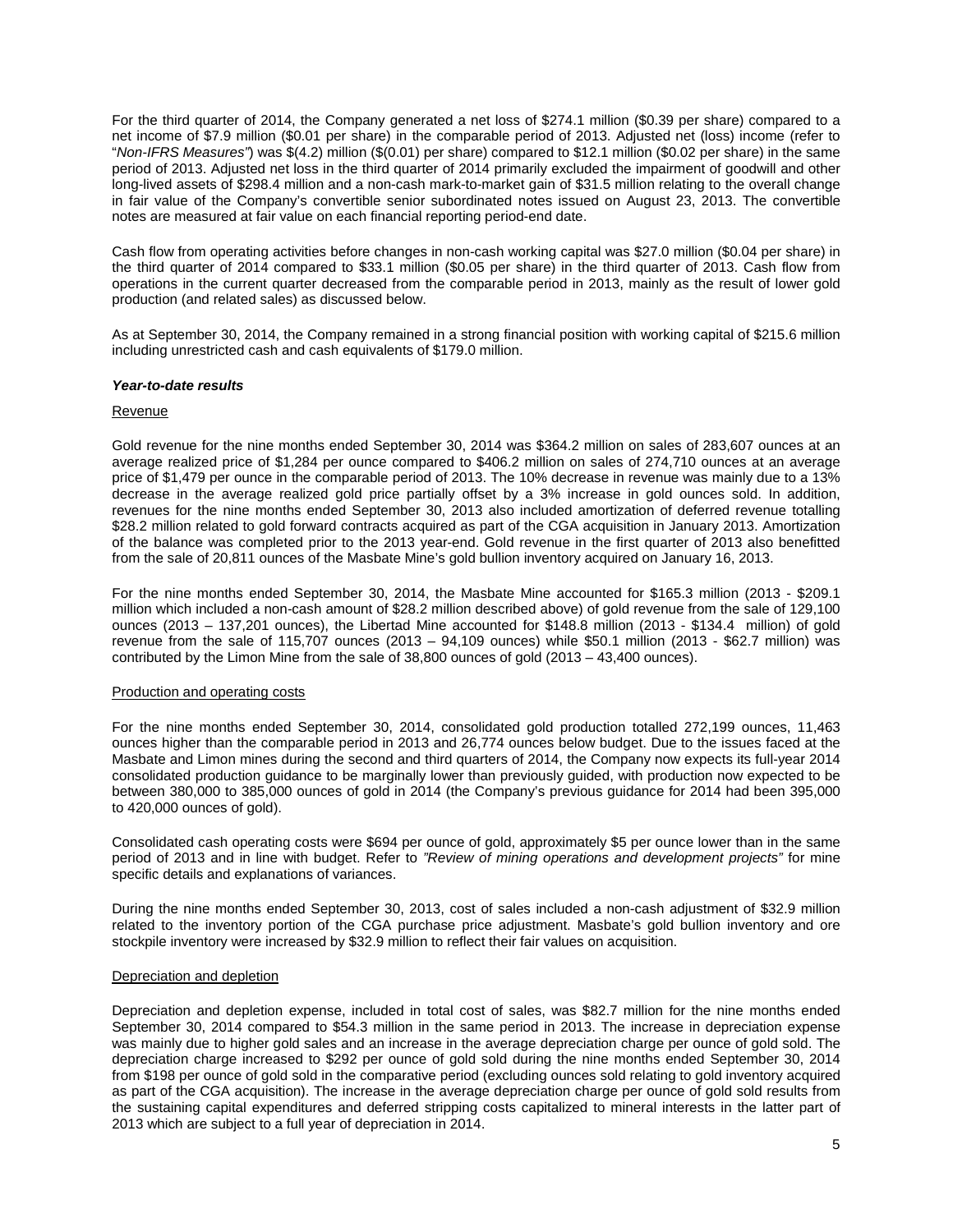## Impairment of goodwill and other long-lived assets

During the nine months ended September 30, 2014, the Company recorded an impairment charge of \$298.4 million as a result of the long-term gold price continuing to be below the overall long-term gold price assumptions used in the Company's life-of-mine plans. The impairment charge consisted of a goodwill impairment charge of \$202.1 million and an investment in the Gramalote joint venture impairment charge of \$96.3 million.

### **Other**

During the nine months ended September 30, 2014, G&A expenditures increased \$4.1 million over the comparable period in 2013. The G&A increase included approximately \$1 million to the Santo Domingo (Jabali operations) and Volta offices, \$0.8 million in salary costs for new hires in 2014, \$0.8 million of additional bonuses, and the remainder related mainly to increased corporate growth and development activities.

The Company's results for the nine months ended September 30, 2013 included a \$44.5 million gain on the sale of the Brucejack royalty.

The Company's results for the nine months ended September 30, 2014 included a non-cash fair value adjustment loss of \$11.2 million on the convertible senior subordinated notes. The convertible notes are measured at fair value on each financial reporting period-end date with changes flowing through the statement of operations.

The Company also reported \$4.4 million (net of capitalized interest) in interest and financing expense as compared with \$3.9 million during the nine months ended September 30, 2013. The increase in interest expense was due to increases in the revolving corporate credit facility and finance lease obligations. Interest expense (net of capitalized interest) relating to the convertible senior subordinated notes was recorded as part of the overall change in fair value of the notes in the statement of operations. During the nine months ended September 30, 2014, the Company capitalized interest costs on its borrowings attributable to funds spent on Otjikoto in the amount of \$9.4 million. During the nine months ended September 30, 2014 and 2013, the Company made cash interest payments of \$12.5 million and \$2.2 million, respectively.

For the nine months ended September 30, 2014, due to a significant decline in the share prices of the Company's available-for-sale equity investment in St. Augustine Gold and Copper Ltd. ("St. Augustine"), the Company recognized an impairment loss of \$3.0 million. The investment in St. Augustine was acquired as part of the CGA acquisition in early 2013 and the Company still retains the original shares acquired.

For the nine months ended September 30, 2014, the Company incurred a net loss of \$309.6 million (\$0.45 per share) compared to a net income of \$41.1 million (\$0.07 per share) in the comparable period of 2013. Adjusted net income (refer to "*Non-IFRS Measures"*) was \$15.1 million (\$0.02 per share) compared to \$58.4 million (\$0.09 per share) in the same period of 2013. The most significant adjustment made to adjusted net income was the exclusion of the impairment charge for goodwill and other long-lived assets of \$298.4 million and non-cash fair value adjustment of \$11.2 million relating to the change in fair value of the convertible notes. The 2013 adjusted earnings figure included the reversal of \$32.9 million of costs related to the acquisition of the Masbate Mine's bullion inventory, as well as the \$44.5 million gain realized from the sale of the Company's Brucejack royalty.

Cash flow from operating activities before changes in the non-cash working capital was \$100.2 million during the nine months ended September 30, 2014 compared to \$114.5 million in comparable period of 2013. In the nine months ended September 30, 2014, declines in gold revenues were partially offset by reductions in cash operating costs and reduced corporate transactions costs. During the nine months ended September 30, 2013, operating cash flows benefitted from the gold sales of the Masbate Mine's gold product inventory acquired on January 16, 2013.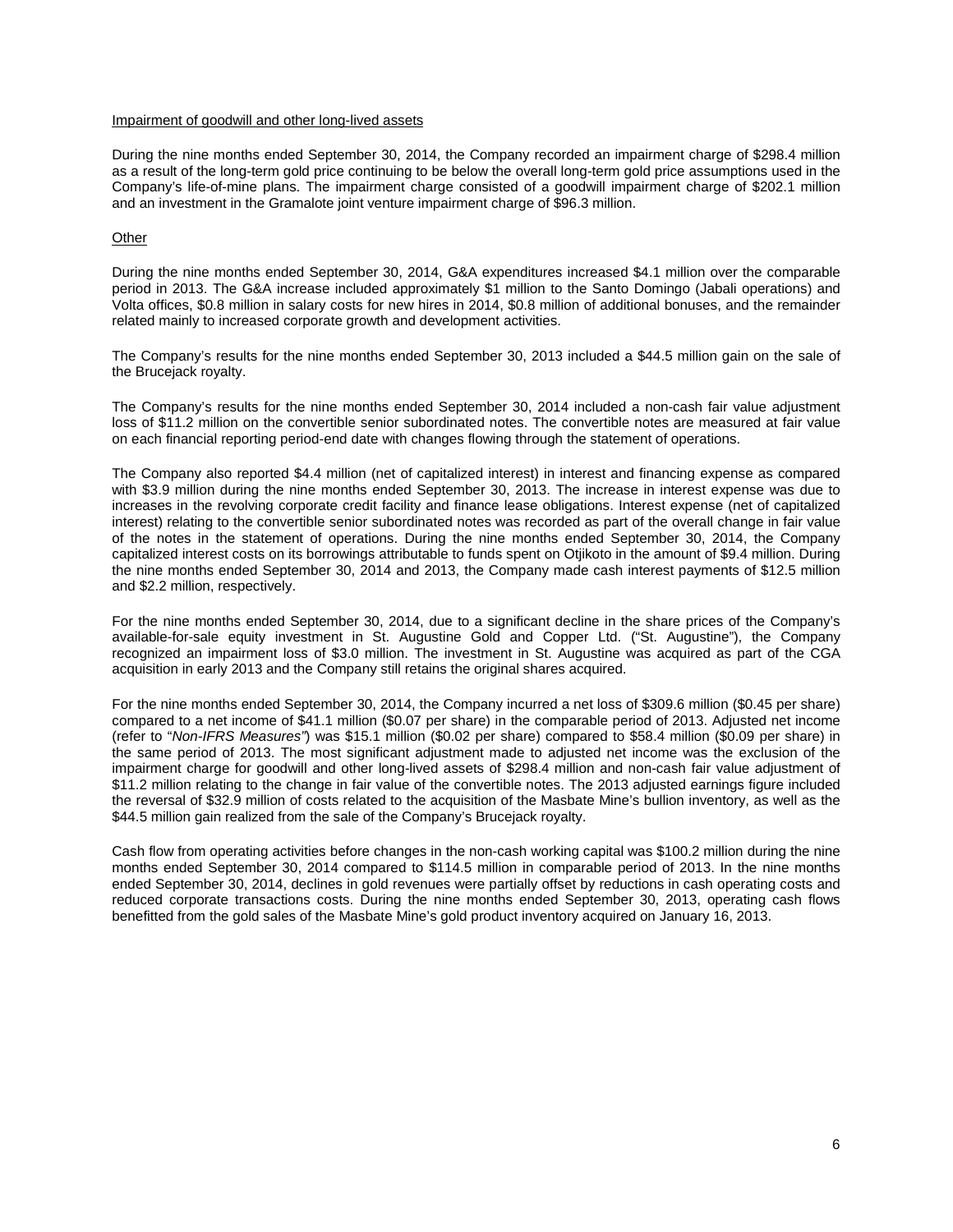## **REVIEW OF MINING OPERATIONS AND DEVELOPMENT PROJECTS**

### *Masbate Mine – Philippines*

|                                                     | Three months ended | September 30<br>(unaudited) | Nine months ended<br>September 30<br>(unaudited) |           |  |
|-----------------------------------------------------|--------------------|-----------------------------|--------------------------------------------------|-----------|--|
|                                                     | 2014               | 2013                        | 2014                                             | 2013      |  |
| Gold revenue (\$ in thousands)                      | 56,417             | 59,507                      | 165,345                                          | 209,111   |  |
| Gold sold (ounces)                                  | 44,700             | 41,557                      | 129,100                                          | 137,201   |  |
| Average realized gold price (\$/ounce)              | 1,262              | 1,432                       | 1,281                                            | 1,524     |  |
| Tonnes of ore milled                                | 1,578,288          | 1,706,181                   | 4,398,392                                        | 4,175,954 |  |
| Grade (grams/tonne)                                 | 1.13               | 1.05                        | 1.09                                             | 1.09      |  |
| Recovery (%)                                        | 76.7               | 82.8                        | 79.8                                             | 83.4      |  |
| Gold production (ounces)                            | 43,746             | 47,643                      | 123,223                                          | 122,433   |  |
| Cash operating costs <sup>(1)</sup> (\$/ounce gold) | 793                | 735                         | 784                                              | 791       |  |
| Total cash costs <sup>(1)</sup> (\$/ounce gold)     | 839                | 782                         | 833                                              | 839       |  |
| Capital expenditures (\$ in thousands)              | 6,564              | 10,033                      | 32,499                                           | 20,846    |  |
| Exploration (\$ in thousands)                       | 719                | 1,651                       | 3,154                                            | 6,105     |  |

*(1) A cautionary note regarding non-IFRS measures is included in the section titled "Non-IFRS Measures."* 

At the Masbate Mine, third quarter production in 2014 was 43,746 ounces of gold, 7,514 ounces below budget and 3,897 ounces less than in the same quarter in 2013. Gold production in the quarter was temporarily affected by recent SAG mill commissioning/maintenance issues which affected mill throughput and gold recoveries. As discussed below, by the end of the third quarter, the new SAG mill was achieving designed throughput and running consistently. The Masbate Mine is expected to have a strong fourth quarter. In October 2014, the Masbate Mine achieved record monthly gold production of 20,423 ounces, 4,029 ounces ahead of budget.

As planned, Masbate's previous SAG mill was shut down and replaced with a new SAG mill in the second quarter of 2014, from May 29th to June 28th. Initially, the new SAG mill performed well, but later, as the operators increased SAG mill loading in the third quarter, increased temperatures were observed at the SAG mill discharge bearing. Maintenance crews worked through a series of alignment exercises and cooling system modifications, resulting in lower operating temperatures. However, delays during maintenance affected throughput in the third quarter (1,578,000 tonnes compared to budget of 1,751,000 tonnes) and reduced loading affected gold recoveries (76.7% versus 81.4% budget), attributable to a coarser grind size. By the end of the third quarter, the process plant was achieving designed throughput and running consistently. The new SAG mill is still operating at reduced power consumption, but with good throughput because of the soft oxide material currently being processed. Masbate's management is finalizing the long-term remediation plan with the mill consultant whose final report is pending. Those solutions are expected to be implemented in January 2015.

In the fourth quarter of 2014, higher grade oxide material from the Colorado Pit is being processed, with mill feed expected to be 70% oxide and gold grades expected to average 1.3 g/t. An additional excavator has been moved to the Colorado Pit, now that the new SAG mill is running consistently.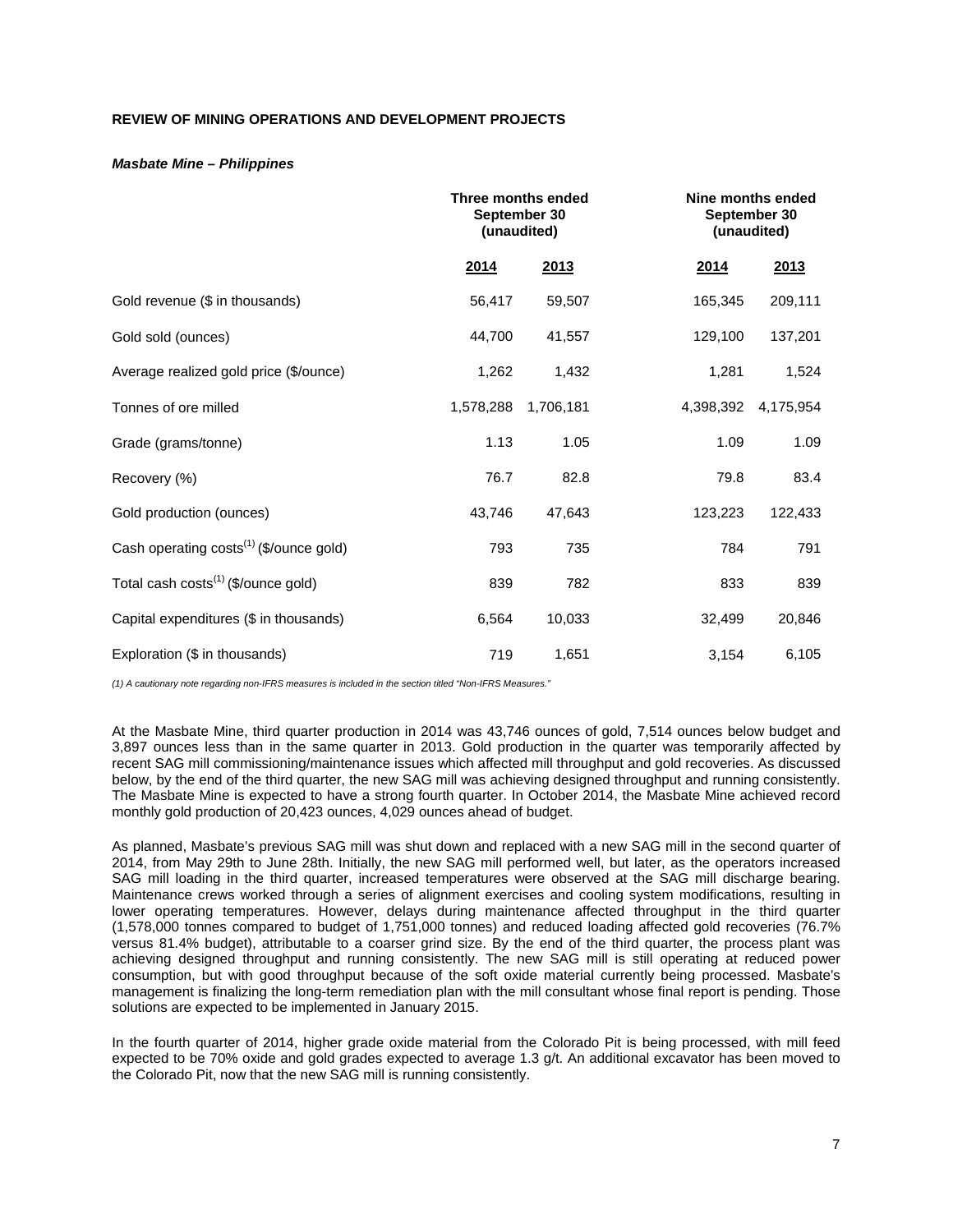Year-to-date, gold production was 123,223 ounces compared to budget of 142,973 ounces, and to production of 129,520 ounces for the first nine months of 2013 (including 7,087 non-attributable ounces for the pre-acquisition period from January 1, 2013 to January 15, 2013).

Masbate's cash operating costs in the third quarter of 2014 were \$793 per ounce, \$9 per ounce lower than budget and \$58 per ounce higher than in the prior-year quarter. Cash operating costs per ounce were lower than budget mainly due to lower processing costs (due to lower throughput), lower strip ratios and less volume mined, as well as a lower stockpile inventory adjustment (associated with processing less stockpiled ore than planned). Cash operating costs were higher compared to the third quarter of 2013, mainly due to lower production. Year-to-date, Masbate's cash operating costs were \$784 per ounce, compared to budget of \$790 per ounce and \$791 per ounce in the same period last year.

Capital expenditures in the third quarter of 2014 totalled \$6.6 million which consisted mainly of the SAG mill change out (\$2.7 million installation and upgrades), construction of a water treatment plant (\$1.9 million) and additions to mining equipment (\$1.9 million including capital overhauls). Year-to-date capital expenditures totalled \$32.5 million which consisted mainly of the SAG mill change out (\$7.8 million including purchase, installation and upgrades), expansion of the tailings dam (\$4.7 million), construction of a water treatment plant (\$6.1 million) and additions to mining equipment (\$9.1 million including capital overhauls).

Although the Company anticipates that Masbate will continue to have a strong fourth quarter, the Company now expects Masbate's full-year 2014 production to be approximately 180,000 ounces of gold (the Company's previous guidance for 2014 had been 190,000 to 200,000 ounces of gold).

Transition from contract mining to self-mining is currently proceeding smoothly at Masbate with mining equipment and employees now having been transferred to the Company. Maintenance functions will be transferred at year-end.

Last year, the Company began a metallurgical sampling and analysis program (including additional metallurgical drilling) in order to assess the potential for a mill expansion at the Masbate Mine and to assist in mine planning. Conclusions are expected later in the fourth quarter of 2014, including an update of Masbate's mineral reserves and related mine plan. Management also continues to review and revise grade control procedures and mine practices to enhance performance.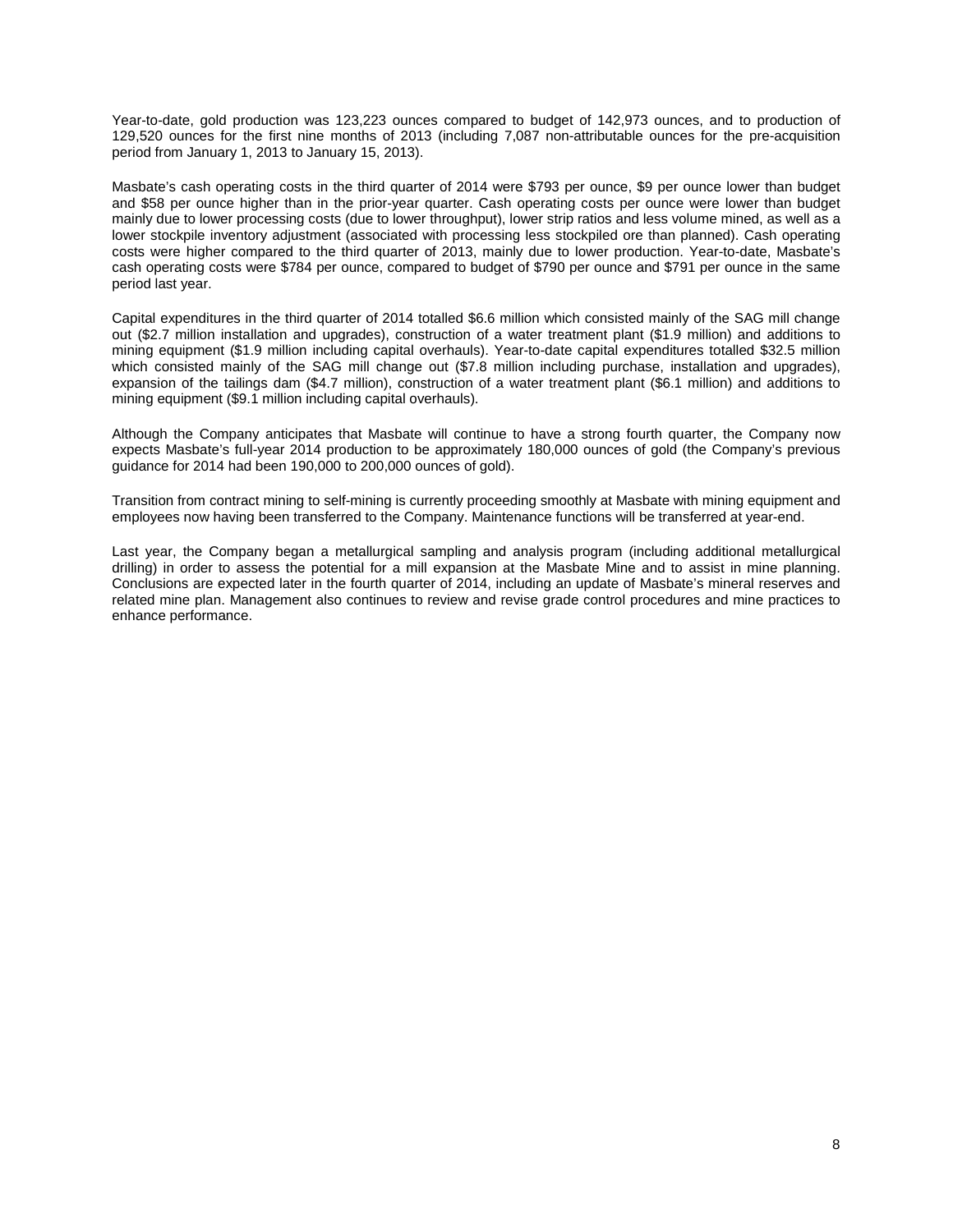### *Libertad Mine - Nicaragua*

|                                                                   | Three months ended<br>September 30<br>(unaudited) |         |           | Nine months ended<br>September 30<br>(unaudited) |
|-------------------------------------------------------------------|---------------------------------------------------|---------|-----------|--------------------------------------------------|
|                                                                   | 2014                                              | 2013    | 2014      | 2013                                             |
| Gold revenue (\$ in thousands)                                    | 46,196                                            | 51,434  | 148,795   | 134,430                                          |
| Gold sold (ounces)                                                | 36,782                                            | 38,572  | 115,707   | 94,109                                           |
| Average realized gold price (\$/ounce)                            | 1,256                                             | 1,333   | 1,286     | 1,428                                            |
| Tonnes of ore milled                                              | 547,876                                           | 524,209 | 1,643,460 | 1,491,992                                        |
| Grade (grams/tonne)                                               | 2.2                                               | 2.36    | 2.28      | 2.13                                             |
| Recovery (%)                                                      | 94.4                                              | 94.3    | 94.1      | 94.4                                             |
| Gold production (ounces)                                          | 36,624                                            | 37,311  | 112,901   | 96,017                                           |
| Cash operating costs <sup>(1)</sup> (\$/ounce gold)               | 560                                               | 545     | 551       | 593                                              |
| Total cash costs <sup>(1)</sup> (\$/ounce gold)                   | 587                                               | 574     | 578       | 623                                              |
| Capital expenditures (\$ in thousands)                            | 4,106                                             | 2,344   | 20,043    | 14,449                                           |
| Capital expenditures (\$ in thousands) - Jabali<br>development    | 1,496                                             | 3,176   | 3,878     | 11,303                                           |
| Exploration $(\$$ in thousands) – including Jabali<br>exploration | 1,197                                             | 1,369   | 3,471     | 4,089                                            |

exploration *(1) A cautionary note regarding non-IFRS measures is included in the section titled "Non-IFRS Measures."* 

La Libertad Mine continues to perform well, producing 36,624 ounces of gold in the third quarter of 2014 at a cash operating cost of \$560 per ounce. This was comparable to budget of 37,029 ounces at a cash operating cost of \$543 per ounce, and to 37,311 ounces produced in the third quarter of 2013 at a cash operating cost of \$545 per ounce. Gold grades were slightly higher than expected (2.20 g/t processed versus 2.19 g/t budget) in the quarter which partially offset slightly lower throughput (547,876 tonnes versus 560,520 tonnes budget) due to minor plant maintenance in September. Gold recoveries remained high at 94.4%.

Year-to-date, La Libertad's gold production was 112,901 ounces, exceeding budget by 4,051 ounces, and approximately 18% higher than in the same period in 2013. Cash operating costs were \$551 per ounce, \$18 per ounce less than budget and \$42 per ounce less than in the first nine months of 2013. The main reasons for the higher year-to-date gold production and lower per ounce cash operating costs compared to the year-ago period were better grade performance from pit sources and higher mill throughput.

Total capital expenditures in the third quarter of 2014 were \$5.6 million, with the main capital items consisting of \$3 million for deferred stripping costs at the Mojon and Jabali open pits and \$0.6 million for Jabali feasibility and development. Total capital expenditures during the nine months ended September 30, 2014 totalled \$23.9 million of which \$11 million related to deferred stripping, \$6 million to the La Esperanza tailings dam lift 4 construction and \$3 million to equipment purchases. The tailings dam lift 4 construction has now been completed.

La Libertad Mine is projected to produce approximately 143,000 to 150,000 ounces of gold in 2014 at a cash operating cost of approximately \$545 to \$565 per ounce.

The permitting process for the next operating pit at La Libertad, the Jabali Antenna Pit, has now commenced.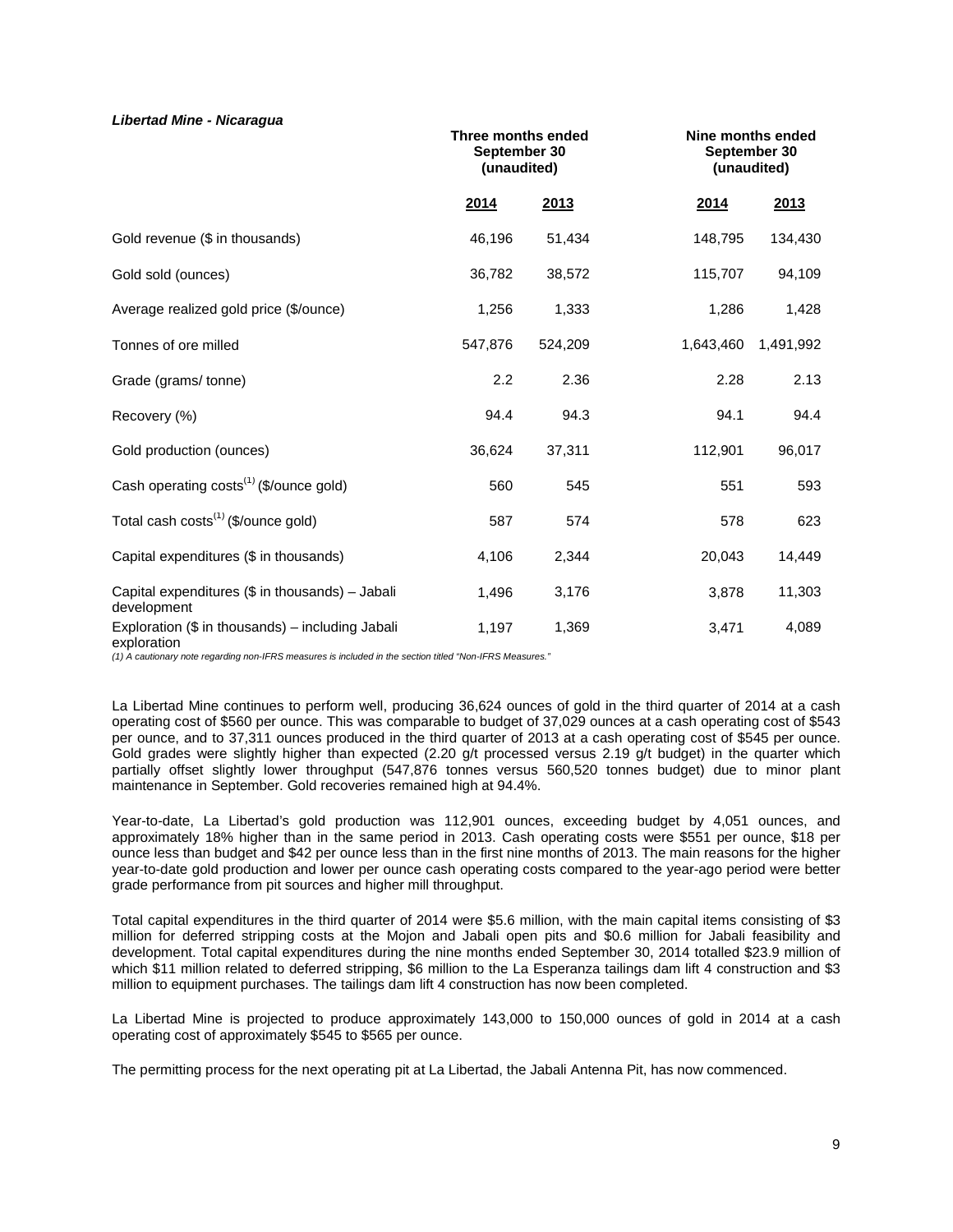## *Limon Mine – Nicaragua*

|                                                | Three months ended<br>(unaudited)<br><u>2014</u> | September 30<br><u>2013</u> | <u>2014</u> | Nine months ended<br>September 30<br>(unaudited)<br>2013 |  |  |
|------------------------------------------------|--------------------------------------------------|-----------------------------|-------------|----------------------------------------------------------|--|--|
| Gold revenue (\$ in thousands)                 | 12,311                                           | 17,789                      | 50,062      | 62,677                                                   |  |  |
| Gold sold (ounces)                             | 9,800                                            | 13,300                      | 38,800      | 43,400                                                   |  |  |
| Average realized gold price (\$/ounce)         | 1,256                                            | 1,338                       | 1,290       | 1,444                                                    |  |  |
| Tonnes of ore milled                           | 118,673                                          | 111,895                     | 355,803     | 325,514                                                  |  |  |
| Grade (grams/tonne)                            | 2.82                                             | 4.29                        | 3.77        | 4.43                                                     |  |  |
| Recovery (%)                                   | 91.1                                             | 91.5                        | 91.1        | 91.4                                                     |  |  |
| Gold production (ounces)                       | 9,822                                            | 14,038                      | 36,075      | 42,286                                                   |  |  |
| Cash operating costs <sup>(1)</sup> (\$/ounce) | 1,099                                            | 658                         | 830         | 669                                                      |  |  |
| Total cash costs <sup>(1)</sup> (\$/ounce)     | 1,166                                            | 745                         | 908         | 761                                                      |  |  |
| Capital expenditures (\$ in thousands)         | 3,134                                            | 4,543                       | 13,320      | 12,529                                                   |  |  |
| Exploration (\$ in thousands)                  | 1,291                                            | 1,055                       | 3,431       | 3,462                                                    |  |  |

*(1) A cautionary note regarding non-IFRS measures is included in the section titled "Non-IFRS Measures."*

The Limon Mine, where lower grades have been temporarily processed in the third and second quarters of 2014, is now expected to resume normal operations/gold production in December.

The Limon open pit and underground mine produced 9,822 ounces of gold in the 2014 third quarter, 6,829 ounces below budget and 4,216 fewer ounces than in the same quarter last year. Gold production in the quarter continued to be temporarily affected by underground mine development at Santa Pancha 1 advancing more slowly than planned, due to delays in the installation of its dewatering system (designed to remove hot water from the deeper areas of Santa Pancha 1). As a result of these delays, access to higher grade zones at Santa Pancha 1 was affected. Delays in installation were mainly due to difficulties in establishing and casing the 100 metre deep dewatering holes that extend from the underground pump station. The holes were successfully cased near the end of the third quarter and technical teams were able to complete the remaining construction in early November. As a result, the Limon Mine is expected to resume normal operations/gold production levels in December.

Mill feed (which had been budgeted to be 46% high grade material from Santa Pancha 1) in the third quarter of 2014 was achieved with ore coming mainly from lower grade zones at Santa Pancha 1 and surface sources. Therefore, gold grades processed in the quarter were 2.82 g/t compared to budget of 4.34 g/t.

Year-to-date, the Limon Mine produced 36,075 ounces of gold compared to budget of 47,150 ounces and to 42,286 ounces produced in the same period in 2013.

As a result of the lower production, Limon's cash operating costs per ounce were higher at \$1,099 per ounce in the third quarter of 2014, compared to budget of \$667 per ounce and \$658 per ounce in the third quarter of 2013. As the higher grade zones at Santa Pancha 1 become accessible in December and gold production returns to normal levels, Limon's cash operating costs per ounce are expected to significantly decline and also normalize. Year-to-date, Limon's cash operating costs were \$830 per ounce, compared to budget of \$693 per ounce and \$669 per ounce in the same period last year.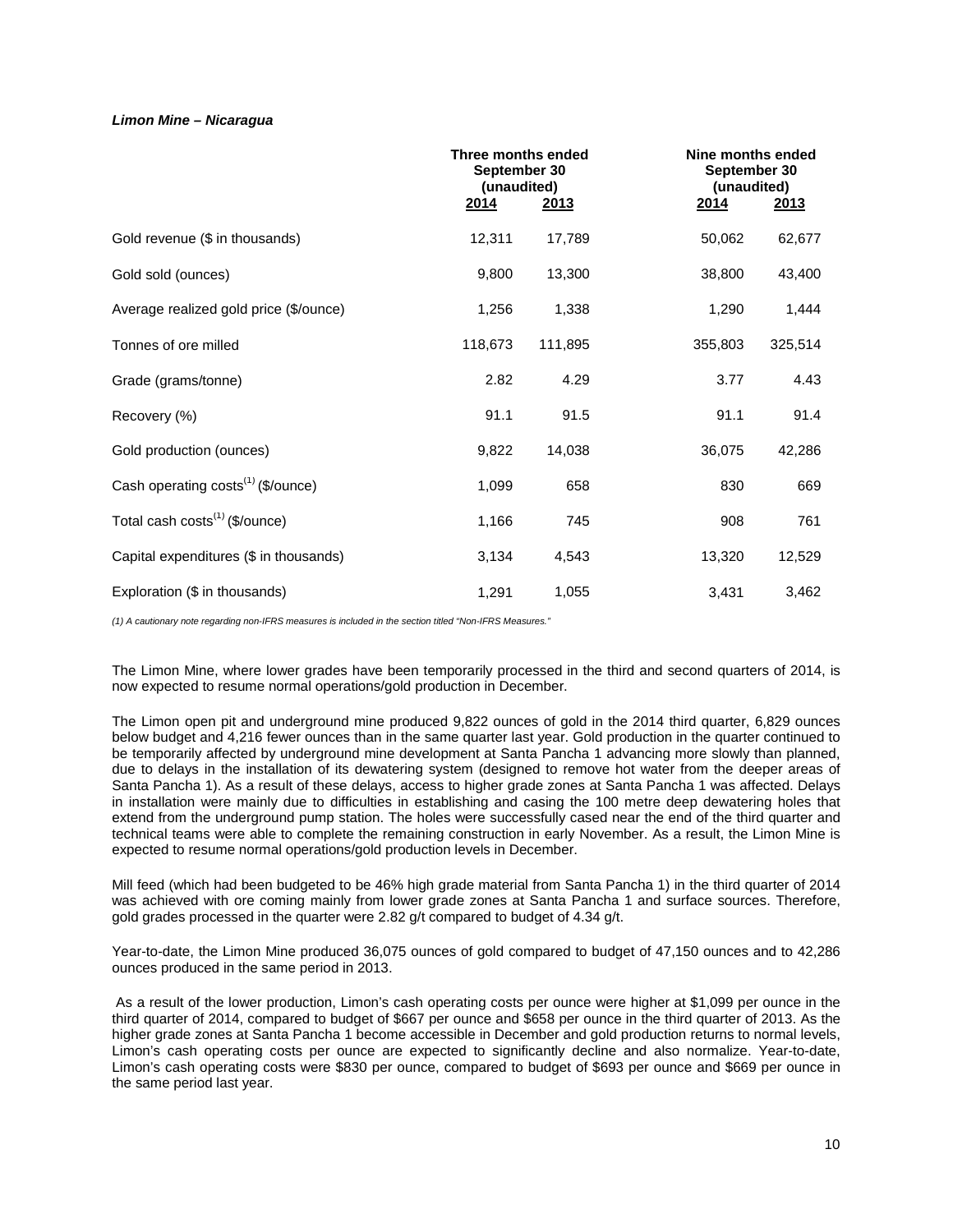Capital expenditures in the third quarter of 2014 totalled \$3.1 million which consisted mainly of underground development costs for Santa Pancha (\$0.8 million), deferred stripping costs (\$0.2 million) and equipment purchases (\$1.9 million). Year-to-date capital expenditures totalled \$13.3 million, consisting mainly of underground development costs for Santa Pancha (\$3.3 million), deferred stripping costs (\$2.8 million) and equipment purchases including underground production equipment and pumps (\$7.1 million).

Due to the installation delays of the dewatering system, the Company now expects Limon's full-year 2014 production to be approximately 50,000 ounces of gold (the Company's previous guidance for 2014 had been 62,000 to 70,000 ounces of gold).

## *Otjikoto Project - Namibia*

Construction at the Otjikoto Project remains on time and on budget and is estimated to be 95% complete with final completion scheduled for the fourth quarter of 2014. The first gold pour is scheduled for mid-December this year, with the first full-year of production being 2015. Mining activities have progressed as planned and both high and low grade ore are currently being stockpiled in anticipation of final plant completion.

Process plant construction activities are now being finalized and commissioning of the plant has begun and is ongoing. The power plant was commissioned in October and is now operating. The crushing and milling circuit will be commissioned in mid-November and will begin processing material in early December (on schedule). The tailings facility is materially complete and all tailings and return water lines to and from the facility have been completed and tested. All tanks have been filled with water and all production wells are ready for mill start-up. The Company is commencing a transition phase with permanent operational employees being hired and trained to commence operations in December. It is anticipated that the project will employ approximately 530 full-time employees during steady state operations. The Otjikoto Project has an excellent health and safety record with over 2.5 million man hours without a Lost Time Accident as at the end of September.

Surface mine development has also progressed well. Ore stockpiling commenced in June and activities have focused on building the ore stockpiles in preparation for feed to the plant. Project-to-date pre-production mining activity is in line with budget and stands at 12.7 million tonnes of total rock mined.

Pre-production expenditures for the nine months ended September 30, 2014 totalled approximately \$140 million (on a cash basis), including mobile equipment purchases of \$7.6 million, power plant costs of \$3.2 million, pre-stripping costs of \$9.2 million and mill expansion costs of \$1.1 million. Total construction and development costs remain in line with the Otjikoto feasibility study released in February 2013, including pre-development costs of \$244 million and deferred stripping estimates of \$33 million. The Otjikoto feasibility study also assumed that a further \$60 million in mobile mining fleet and power plant costs would be lease financed. Leasing arrangements finalized in the fourth quarter of 2013 will finance \$36 million of mobile mining fleet costs, based on current foreign exchange rates. The balance of the fleet and power plant costs has been funded from the Company's existing cash flows and credit facilities.

Otjikoto is expected to celebrate its first gold pour in December 2014 and ramp up to full production capacity by March 2015. For 2015, the Otjikoto Mine is expected to produce between 140,000 to 150,000 ounces of gold at a cash operating cost in the \$500 to \$525 per ounce range. Once the planned mill expansion is completed at the end of 2015, the Company expects that annual gold production from the main Otjikoto pit will increase significantly to approximately 200,000 ounces in 2016 and 170,000 ounces in 2017. Otjikoto's gold production will also be enhanced by the development of its Wolfshag zone, adjacent to the main Otjikoto pit. The Company expects to complete an updated indicated resource study in the first quarter of 2015 along with an updated mine plan by the end of 2015 which will evaluate open pit and underground mining at Wolfshag.

The 2014 Otjikoto exploration program is budgeted at \$8 million. The exploration drilling program focused primarily on infill drilling on the northern portion of the Wolfshag zone and further testing the extension of the Wolfshag zone to the South. The Company anticipates being in a position to upgrade a portion of the mineral resource classification to the indicated category by the end of 2014. The 2014 program also included metallurgical and geotechnical test work for the Wolfshag zone.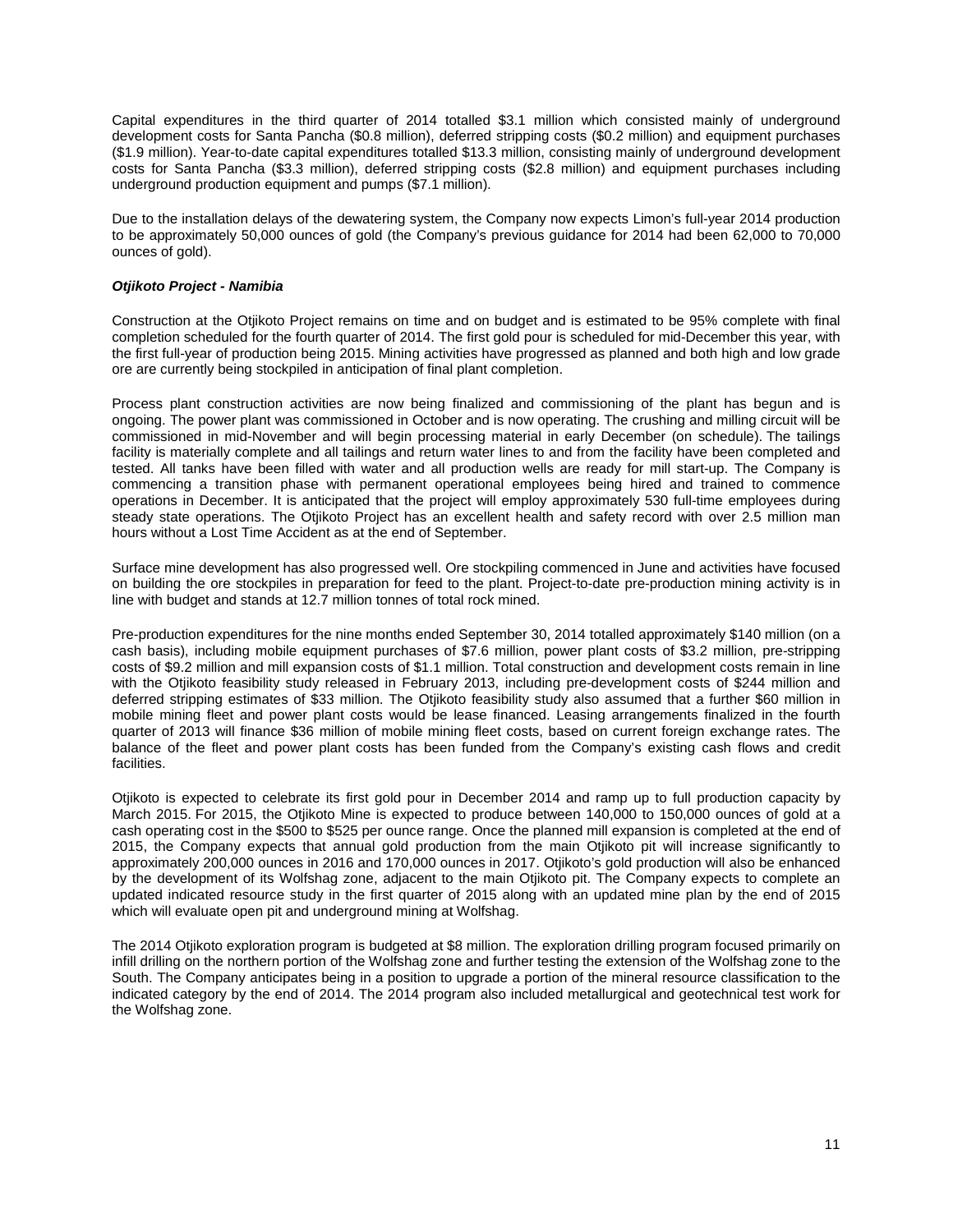### *Fekola Project - Mali*

The scientific and technical information in this section regarding the Fekola Project is based upon the technical report entitled "Fekola Gold Project, Mali, NI 43-101 Technical Report on Preliminary Economic Assessment" dated effective June 3, 2014 (the "Fekola Technical Report") prepared for B2Gold by the following Qualified Persons ("QPs") as defined under NI 43-101: Nic Johnson, M.AIG, Consulting Geologist of MPR Geological Consultants Pty Ltd., Chris Kaye, FAusIMM, Principal Process Engineer, Don Tschabrun, RM SME, 52 Consulting Mining Engineer, each of Mine and Quarry Engineering Services Inc., Guy Wiid, B.Sc., Pr.Eng., Director and Consulting Civil Engineer, Stephanus Coetzee, Pr. SciNat., Director, each of Epoch Resources Pty Ltd., and Tom Garagan, P.Geo., Senior Vice President Exploration and William Lytle, P.E., Vice President and Country Manager, Namibia, each of B2Gold.

The Fekola Technical Report has been prepared, and is intended to be used to support the first-time disclosure by B2Gold of material scientific and technical information on a property that will be material to the resulting issuer. This information includes a first-time disclosure of Mineral Resource estimates and the results of a Preliminary Economic Assessment ("PEA") study completed on the Fekola Project. The Fekola Technical Report also documents a Mineral Resource estimate update that was completed subsequent to the resource estimate that supports the PEA. The updated Mineral Resource estimate was compared to the estimate that supports the PEA. The interpretations in the estimate that supports the PEA as to grade and geological continuity remain unchanged in the resource update. As a result, assumptions in the PEA have not changed in terms of their outcomes as their underlying assumptions remain reasonable.

Early works construction activity is planned to begin at Fekola in early 2015. Assessment of the construction equipment needs is currently underway with the intent of having the construction crew mobilized in early 2015. Early works that are planned include: construction of a new site access road designed to circumvent existing villages and traffic, construction of an on-site airstrip designed to allow construction personnel to fly directly in and out of site, commencement of construction of an early works camp, and commencement of excavations within the mill footprint.

The Company is also assessing and enhancing the feasibility work previously completed by Papillon. This includes: reviewing the optimal grind size and throughput rate, optimal size and configuration of the mills, assessing the mine plan and potential use of mine contractors, reviewing Health, Safety and Environmental controls, power alternatives and general site layout configurations. Upon completion of these assessments, the Company plans to release an updated mineral resource estimate and final feasibility study for the Fekola Project in the second quarter of 2015.

The Fekola Project Report is located within the Kayes Region, in southwestern Mali, on the western border of Mali. The Company indirectly owns 90% of Songhoi, the Malian holding company for the Fekola Project. The remaining 10% interest is held by Mani Sàrl ("Mani"). The Company is the operator of the Fekola Project.

A 75 km<sup>2</sup> mining lease (the Médinandi Exploitation License) was granted to Songhoi for the Fekola Project on February 13, 2014, under permit number 0070/PM-RM. The exploitation license is current for a 30-year term, expiring February 2044. A 3% royalty (mining tax) is payable to the Malian government once production commences. There is an additional 3% tax on the sales of gold. The total royalty payments on production are expected to be 6%.

Upon the grant of an exploitation license, the holder of the exploitation license must take steps to create an exploitation company incorporated under the laws of Mali (the "new Malian company"). Upon the issuance of the Médinandi Exploitation License, which entails the grant of a 10% participation to the Government of Mali, each of Papillon (now "the Company") and Mani agreed to contribute a 5% participation to the Government of Mali so that the new Malian company shareholding will be distributed as follows: 85% for the Company, 5% for Mani, and 10% for the Government of Mali.

All of the surface rights in the Fekola Project area are under the ownership of the Republic of Mali and have not been registered to any private entity. There are a number of small villages in the exploitation license area, but there are currently no inhabitants in a "no-go" zone, which is the area required for mining operations, infrastructure and a 500 m buffer zone around the active blasting area. Previous farmers and other inhabitants have been re-located and compensation has been paid. There are no future payments or liabilities associated with the relocation effort and there are currently no inhabitants remaining in the no-go zone.

The Company's recent Fekola Technical Report was prepared based on the Fekola deposit being mined by conventional open pit mining methods utilizing 90 t off-highway mining trucks and 16.5 m<sup>3</sup> hydraulic front shovels. The mine production schedule is based on delivering 4 Mt of mill feed material per year. It is anticipated that a mining contractor will be utilized to perform all mining functions consisting of blast hole drilling, blasting, loading and hauling, as well as road and pit maintenance functions.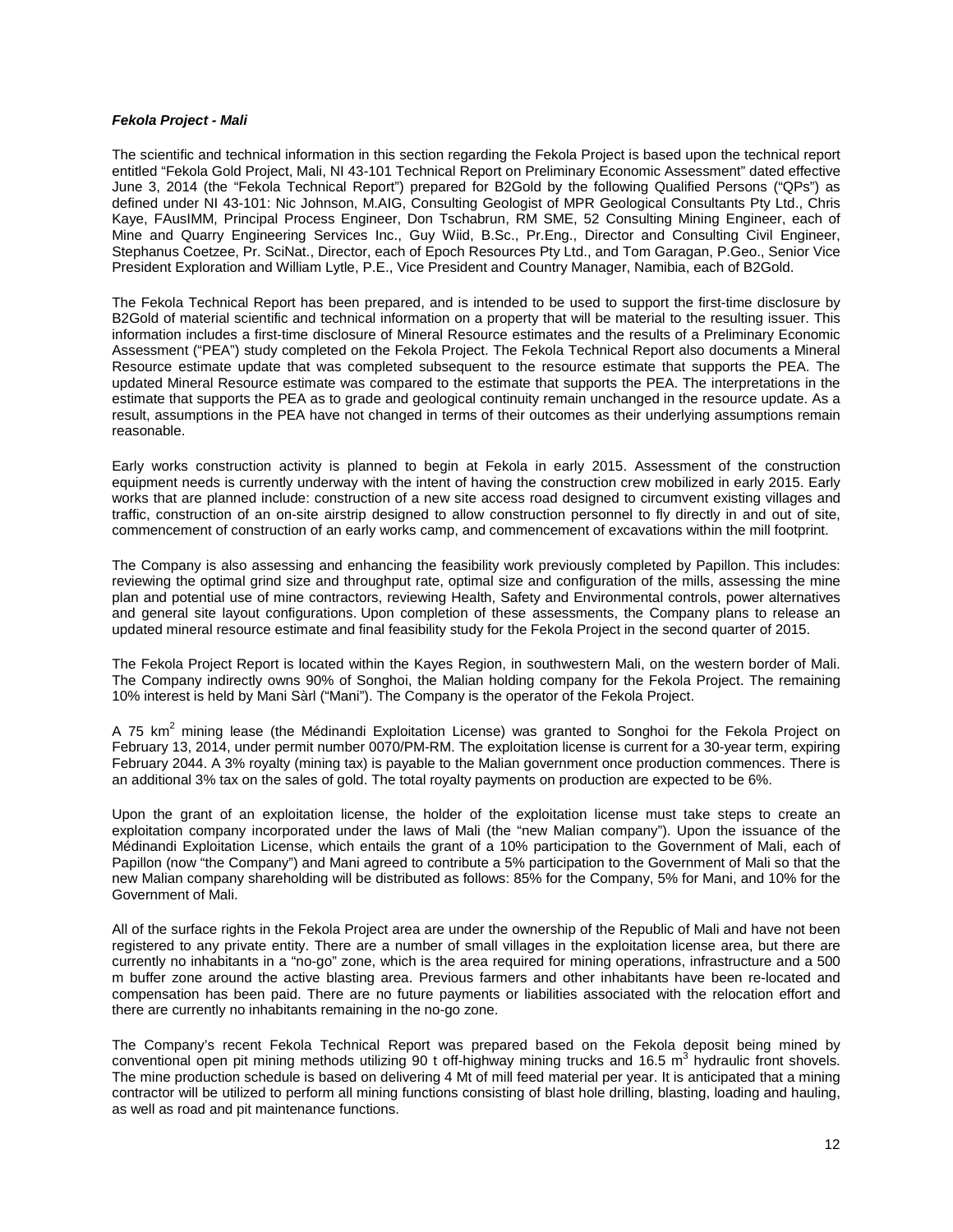Whittle pit shells were run to initiate the mine design process. These Whittle shells were checked by another mine planning software LG algorithm and found to be reasonable. A series of six pit stages were designed to produce a mine production schedule which would supply 4 Mt of mill feed material annually.

Although the economic gold cut-off grade was calculated to be 0.7 g/t, based on a cut-off grade strategy analysis, it was determined that raising the cut-off grade to 1.1 g/t generated a higher net present value ("NPV") for the Fekola Project. Based on a gold cut-off grade of 1.1 g/t, the Fekola Project generates about 34 Mt of mill feed material at a gold grade of 2.73 g/t. Total material moved is estimated to be about 183.3 Mt.

The mined waste rock will be placed in one of three selected waste rock facilities located relatively close to the open pit. One of the waste rock facilities will act as a buffer to the Fadougou village.

The Fekola Project will utilize contractor mining rather than owner mining. The Company sent tenders to several local contractors to which five contractors responded. The mining contractors provided an equipment list as well as manpower expectations. The Fekola Project's equipment productivity requirements were checked against the mine equipment fleet provided by the mining contractors and the comparison is such that the selected equipment is adequate to perform the necessary annual material movement requirements.

Test work to better define metallurgical response and supply engineering criteria for improving the process plant design is ongoing. Metallurgical test work to date shows a wide scatter of metallurgical recovery results. Accordingly, there is both risk and upside opportunity to the metallurgical criteria developed to date. Additional variability testing will improve confidence in metallurgical responses.

Metallurgical recoveries for gold are estimated to range from 89% to 93% on a pre-operational discount basis (86% to 90% on a post-discount basis). These recovery predictions are acceptable for a PEA level, however, there is insufficient test work addressing sample variability to support a higher level of study. Also, the metallurgical recoveries show excessive scatter. Development of the geo-metallurgical model discussed above will improve confidence in the current predicted metallurgical recoveries.

The results of the PEA show that the Fekola deposit will be a low-cost project with robust project economics. The base case Fekola Project presented in the PEA produces approximately 306,000 troy ounces per annum of gold over a mine life of approximately 8.6 years.

The Fekola Project demonstrates robust economics, a low cash cost, high internal IRR, and very positive NPV at the base case assumptions of a 10% discount rate and a gold price of \$1,300 per troy ounce.

Key economic results include:

- Pre-tax NPV of \$850 million and an IRR of 67%:
- Post-tax NPV of \$560 million and an IRR of 57%;
- Average life-of-mine operating cash cost of \$580 per troy ounce;
- Average life-of-mine all-in-sustaining cost of \$725 per troy ounce;
- Average annual revenue of \$375 million; and
- Average annual operating cash flow (pre-tax, post royalties) of \$190 million.

#### *ZTS Claim*

On April 7, 2014, a local Malian company, Etablissements Zoumana Traoré SARL (ZTS), filed a claim against Papillon before the Commercial Court of Bamako seeking to claim an additional shareholding in Songhoi Resources SARL (Songhoi). Papillon's Medinandi tenement is owned by Songhoi which is a joint venture company between Papillon, who owns 90%, and its local joint venture partner, Mani, who owns 10%. Mani originally acquired the tenement from ZTS in 2006. On June 26, 2014, a judge of the Commercial Court of Bamako dismissed Papillon's arguments on jurisdiction and accepted ZTS's claims on the merits. The hearing was supposed to be limited to the question of jurisdiction and Papillon was not given an opportunity to submit arguments on the merits of the case. Notwithstanding, it seems that the judge decided that ZTS holds 17% of Songhoi's share capital, 10% of which is already indirectly held by ZTS through Mani. In addition, the judge awarded damages to ZTS in an amount of 3 billion CFA francs (approximately \$5.8 million) and a penalty amount of 100 million CFA francs (approximately \$0.2 million) per day for any delay in effecting the decision of the judge. The Company considers the decision to be totally unlawful and has appealed the decision to the Court of Appeal in Bamako. The Company has accordingly not made an accrual for any element of these damages. The Company remains confident that the rule of law will prevail, even if the Company has to appeal all the way to the Supreme Court in Bamako or the Cour Commune de Justice et d'Arbitrage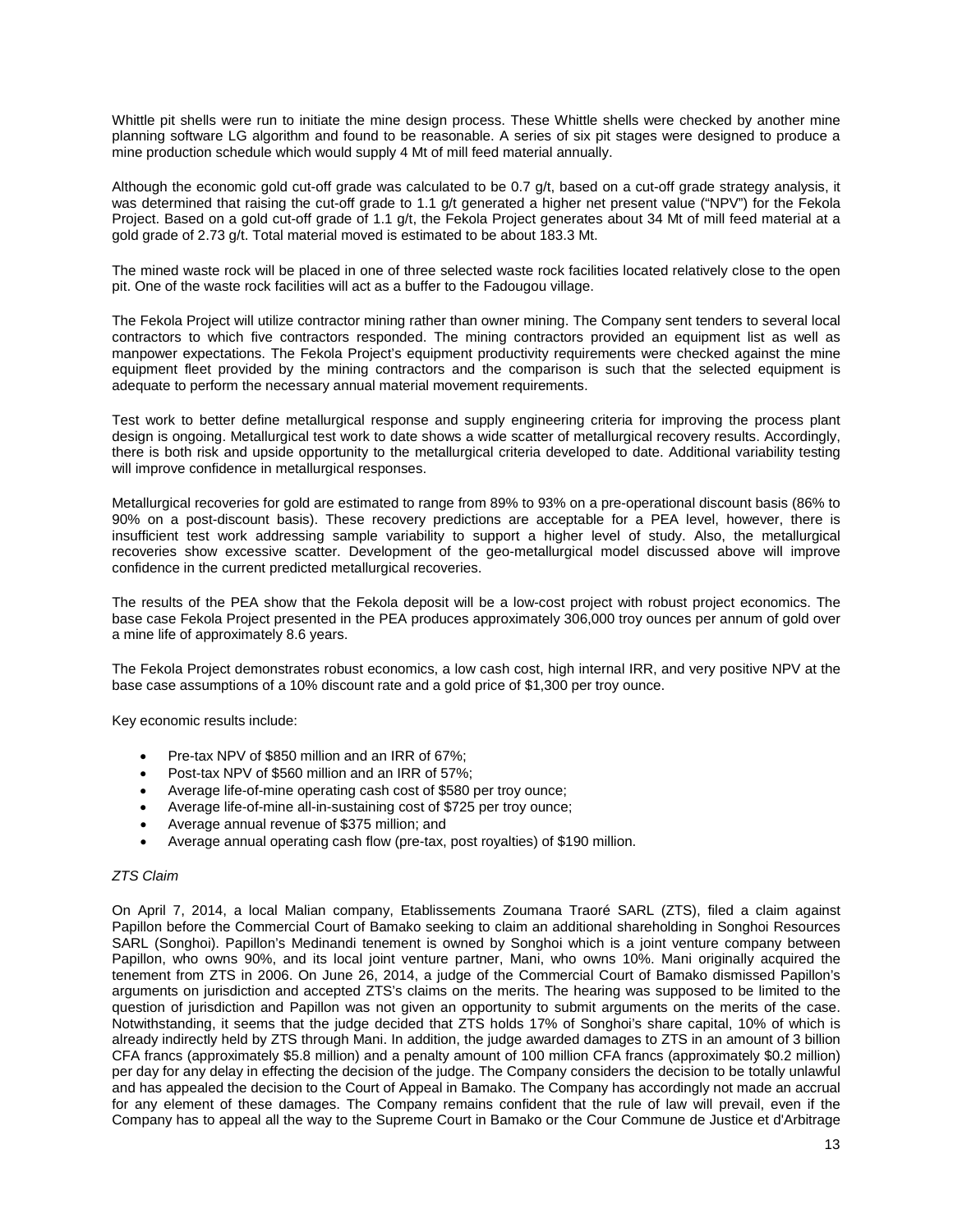(CCJA) in Abidjan. In addition, Papillon has initiated International Chamber of Commerce (ICC) arbitral proceedings in Paris in order to secure its rights against ZTS and other respondents, which has been registered by the ICC Secretariat.

The Company believes that it is not probable that the claim by ZTS will be successful and accordingly, no provision for any liability has been recognised.

## *Gramalote Project - Colombia*

On March 12, 2014, the Company announced positive results from the PEA for the Gramalote gold project in Colombia. The "*NI 43-101 Preliminary Economic Assessment, Gramalote Project, Northwest Colombia*" was published on March 31, 2014. The Gramalote property is a joint venture in which B2Gold holds a 49% interest and AngloGold Ashanti a 51% interest. Gramalote is located 230 kilometres northwest of Bogota and 80 kilometres northeast of Medellin in central Colombia.

A trade-off study was completed to determine the optimum throughput rate for the Gramalote Project. Throughput rates between 10 million and 24 million tonnes per year were evaluated at gold prices of \$1,100 per ounce, \$1,300 per ounce and \$1,500 per ounce utilizing Inferred Mineral Resources. The results of this study indicate that 16 million tonnes per year provides the best project economics and allows for the use of conventional dual pinion drive grinding mills.

The PEA is preliminary in nature and includes inferred mineral resources that are considered too speculative geologically to have the economic considerations applied to them that would enable them to be categorized as mineral reserves, and there is no certainty that the PEA based on these mineral resources will be realized. Mineral resources that are not mineral reserves do not have demonstrated economic viability.

At September 30, 2014, the prolonged decline of the long-term gold price was considered to be an impairment indicator. The Company revised its long-term gold price to \$1,300 per ounce of gold resulting in a \$96.3 million impairment of its investment in Gramalote (See *"Critical Accounting Estimates"*).

### *Kiaka Project – Burkina Faso*

The Company owns an effective 81% interest in the Kiaka Project following its acquisition of Volta in December 2013. The property is located in south central Burkina Faso in the regional province of Boulgou and Zoundweogo, approximately 140 kilometres southeast of the capital Ouagadougou. The current exploration licence (the "Kiaka Licence") for the Kiaka Project covers an area of approximately 184 square kilometres and is 100% owned by the Company (indirectly through its subsidiary Kiaka Gold SARL), subject to 10% carried interest held by GAMS – Mining F&I Ltd. ("GAMS"), a Cypriot company with local Burkinabe affiliates. This carried interest entitles GAMS, following the completion of a definitive feasibility study, to participate pro-rata in the development and construction of a mine. Pursuant to applicable mining law, when the project advances to the development and production stage, an operating company will be formed with each of Kiaka Gold SARL and GAMS contributing 9% and 1%, respectively, to the Burkinabe government's 10% carried interest.

A permitting study to advance the Kiaka Project to an exploitation licence was completed and submitted to the Ministry of Mines and Energy in Burkina Faso on March 13, 2014. The permitting study is based on processing 6 million tonnes per annum of higher grade ore at the plant while the lower grade ore is stockpiled, and uses a smaller pit that resulted in an improved ore to waste ratio. The Company is progressing on public consultation and other requirements to have an exploitation permit approved by year end.

The 2014 development budget for Kiaka and West Africa is \$8.7 million, mainly for completing the permitting study and advancing the Kiaka exploration licence to an exploitation licence, keeping the tenements in good standing and covering overhead and administration as well as initiating a feasibility level study for Kiaka based on lower throughput options (including additional metallurgical programs).

In 2014, the \$3.6 million exploration program at Kiaka is focusing on drilling of the inferred resource to upgrade areas of inferred to indicated, completing a new geological interpretation of the deposit and continue to evaluating some of the regional targets within the claim area.

Recent political unrest in Burkina Faso has resulted in President Blaise Compaore leaving the country and the military taking control of the government. International organizations such as the African Union, European Union and United Nations have all stepped in to assure a transitional government is put in place and that new democratic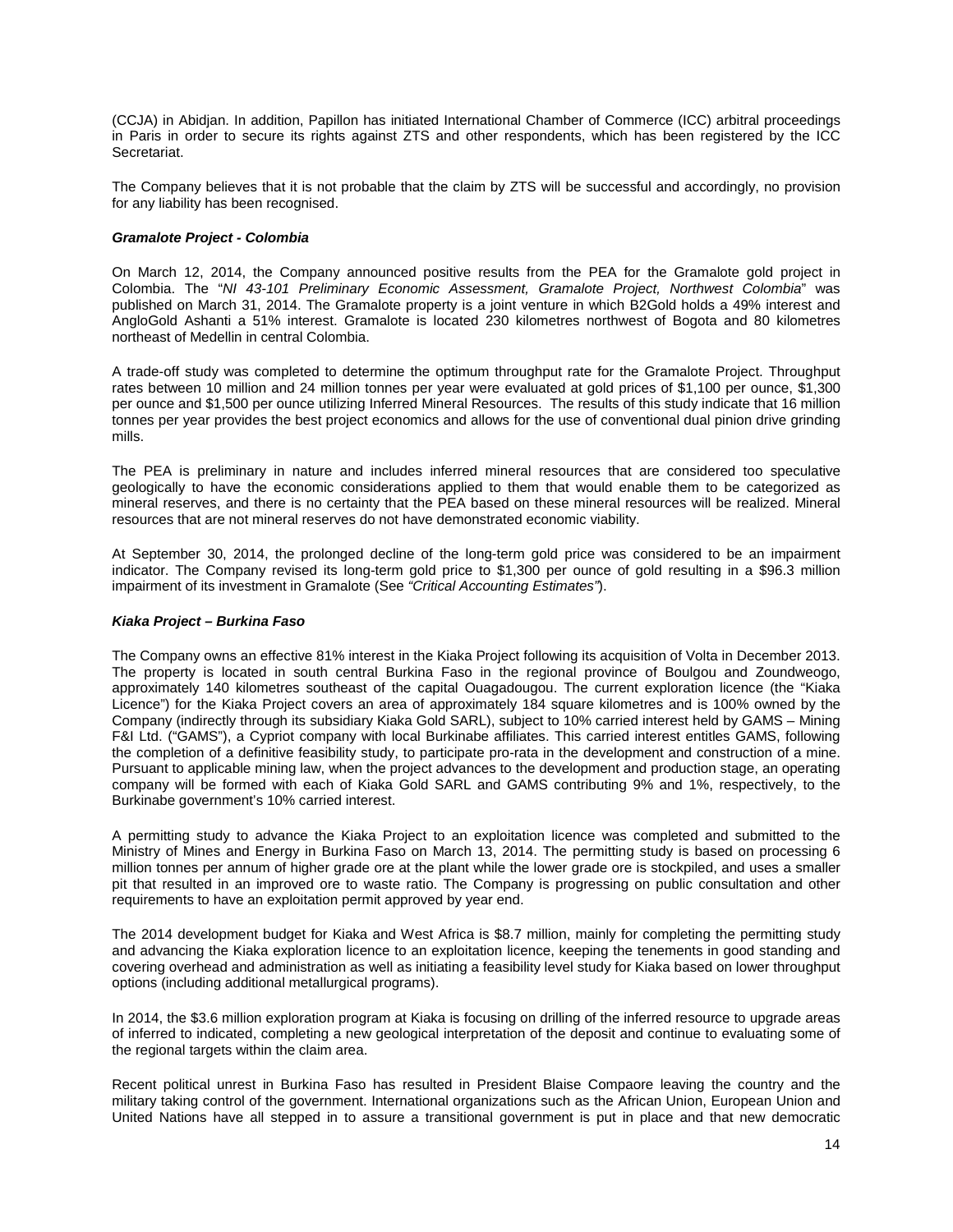elections are held in a timely manner. The Company has not experienced any material problems as a result of this event, and operations are normal at the Ouagadougou office and the Kiaka Project site. The Company continues to monitor the situation.

## *Bellavista Property – Costa Rica*

On June 21, 2013, the Company completed an option to purchase agreement with Alray Investments Inc. (the "Optionee"), a private company, pursuant to which the Company agreed to grant the Optionee an option to purchase a 100% interest in the Company's Bellavista Project located in Miramar, Costa Rica. The Optionee has the right to exercise the option at any time prior to October 22, 2014. On the exercise of the option, the transaction will be structured as an acquisition by the Optionee of 100% of the issued and outstanding shares of Central Sun Mining Enterprises Ltd. ("CSME"), which indirectly holds the 100% interest in the Bellavista Project. During the term of the option, the Optionee will be entitled to undertake project assessment work, including diamond drilling, metallurgical testing and other exploration programs. In order to exercise the option, the Optionee is required to pay to the Company an administration fee, grant the Company a 2% net smelter return ("NSR") on the sale of minerals produced from the Bellavista Project and pay certain amounts in respect of equipment that is owned by CSME and its subsidiaries at the time that the option is exercised. The Company and the Optionee have recently agreed to extend the option period to December 31, 2014.

The final phase of drilling has been completed by the Optionee, consisting of 18 diamond drill holes totalling 1,143 metres. Samples were sent to Canada for assay and metallurgical testing. Field investigations consisting of accessing and enlarging existing underground workings are being conducted and will be complete by the end of November.

The Company's care and maintenance costs for Bellavista are approximately \$0.7 million per year.

## *West Africa Health Update*

Although West Africa's Ebola epidemic is not affecting any of the Company's operations/sites, as a precautionary measure, the Company has developed internal guidelines and policies "Ebola Virus Alert, Preparedness and Response Guidelines" ("Guidelines") that describe the measures to be implemented at its operations/sites. These Guidelines include requirements for internal and external communication; training and preparedness; worker, contractor, and visitor past travel and site screening; hygiene; personal protective equipment; local and regional health monitoring; patient isolation; and escalation of mitigation measures; among others. These Guidelines are currently being implemented at all of the Company's operations/sites worldwide. In addition, the Company is continuously reviewing its measures and preparedness with respect to changes in the spread of the Ebola virus to ensure that it continues to protect the health and safety of its workers and its operations.

## **LIQUIDITY AND CAPITAL RESOURCES**

At September 30, 2014 the Company had cash and cash equivalents of \$179.0 million compared to cash and cash equivalents of \$252.7 million at December 31, 2013. Working capital at September 30, 2014 was \$215.6 million compared to working capital of \$275.7 million at December 31, 2013. The decrease in cash and cash equivalents is as expected and was due primarily to the Company's investment activities, most significantly Otjikoto Mine construction and mobile equipment expenditures of \$140.0 million in the period. Other capital expenditures in the period totalled \$105.6 million. These expenditures were partially offset by \$32.2 million of cash acquired on the acquisition of Papillon, \$60.1 million from financing activities and \$75.1 million from operating activities. Changes in working capital included \$14.5 million in accrued Papillon acquisition costs. These costs were repaid in early October 2014.

During the nine months ended September 30, 2014, the Company entered into an amending agreement pursuant to which the facility amount of the Senior Credit Facility was increased by \$50 million to a total amount of \$200 million, subject to updating security documents to reflect the increased amount of the facility. As at September 30, 2014, the Company had utilized \$125 million of the facility, leaving \$75 million available. The Company also has a \$40.9 million Otjikoto equipment loan facility available, based on current foreign exchange rates, of which \$30.5 million had been drawn down by quarter-end. The Company is required to maintain a deposit in a debt service reserve account ("DSRA") on the Otjikoto equipment loan equal at all times to the total of the principal, interest and other payments that become payable over the next six month period. As at September 30, 2014, the balance in the DSRA increased to \$3.6 million as a result of the additional amounts drawn during the three quarters of 2014. The Company expects that it will be able to complete its planned 2014 capital and exploration expenditures by using its mine operating cashflows, existing cash position and its available credit facilities.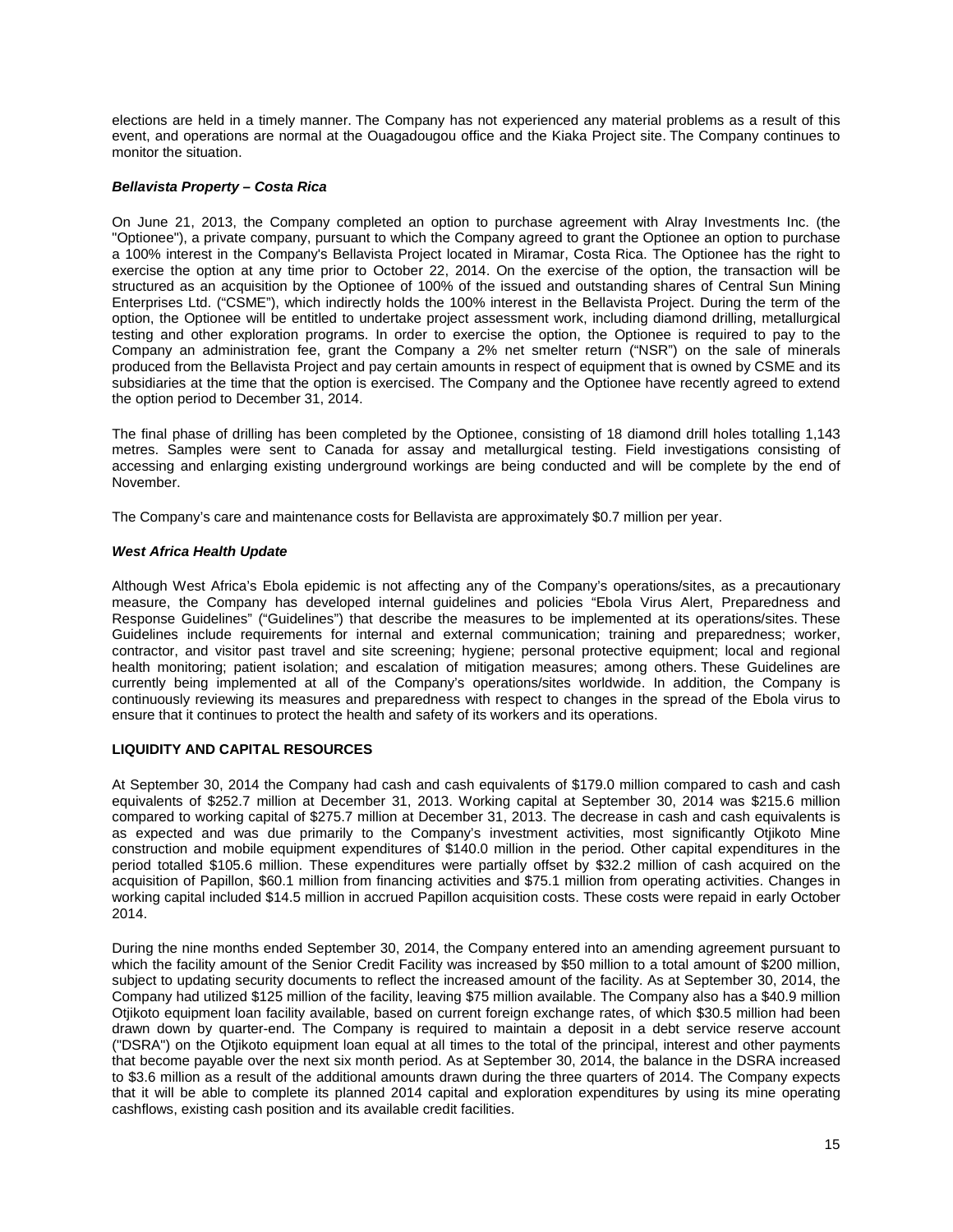Cash provided by operating activities before changes in non-cash working capital for the three and nine months ended September 30, 2014 totalled \$27.0 million and \$100.2 million, respectively. Cash provided by operating activities for the three and nine months ended September 30, 2014 were \$33.2 million and \$75.1 million, respectively. In the first quarter of 2013, operating cash flows benefitted from the gold sales of approximately \$33 million for the Masbate Mine's gold product inventory acquired on January 16, 2013. Excluding these, cashflows for operating activities for the nine months ended September 30, 2014 and 2013 were at similar levels.

For the three and nine months ended September 30, 2014, resource property expenditures totalled \$62.8 million and \$245.6 million, respectively.

Construction at the Otjikoto Project remains on time and on budget, and is scheduled for completion in the fourth quarter of 2014 when pre-commercial production is expected to begin. The Company expects to ramp up to full production in early 2015. Total pre-development costs remain in line with the Company's original feasibility study estimates, including pre-development cost estimates of \$244 million, deferred stripping of \$33 million, and mobile mining fleet and power plant costs of \$60 million.

For 2014, the Company has budgeted capital expenditures at the Masbate Mine of approximately \$37 million, \$36.3 million at the Libertad Mine and \$19.7 million at the Limon Mine. The 2014 development budget for the Kiaka Project is \$8.7 million.

The Company's total 2014 exploration budget is approximately \$32 million that will fund approximately 94,000 metres of drilling mainly on brownfield projects. During the three and nine months ended September 30, 2014, a total of \$8.3 million and \$24.8 million, respectively, was incurred in exploration costs.

As at September 30, 2014, the Company had the following commitments, in addition to those disclosed elsewhere in the MD&A:

- Payments of \$2.8 million for Otjikoto project mobile equipment to be incurred in the first quarter of 2015.
- Land payments of \$7.9 million (the Company's 49% share) with respect to the acquisition of land at the Gramalote project in Colombia. It is expected that \$1.5 million will be paid in 2014, \$6.1 million in 2015 and the remaining \$0.3 million in 2016.

In light of the current decline in the gold price, the Company continues to take steps at its operations and head office to preserve capital through cost reduction measures and review of the timing and extent of capital expenditures. In addition, the Company is currently preparing its 2015 budget for its mining operations, with a continued focus on cost management and control of discretionary expenditures.

## Derivative financial instruments

The Company has entered into foreign currency contracts to manage its foreign currency exposure of forecast expenditures denominated in Namibian dollars relating to the development of its Otjikoto Project. As the Namibian dollar is pegged to the South African rand, the Company enters into foreign currency contracts between the South African rand and the United States dollar due to their greater liquidity.

As at September 30, 2014 forward currency contracts totalling \$1.5 million at an average rate of 9.85 rand were outstanding with maturity dates ranging from October 2014 to December 2014. In addition, "zero-cost put/ call" collar contracts totalling \$10.5 million were outstanding with maturity dates ranging from October 2014 to December 2014 with an average floor price of 9.53 rand and an average ceiling price of 10.78 rand.

These derivative instruments were not designated as hedges by the Company and are recorded at their fair value at the end of each reporting period. Changes in the fair value are included in the results for the period.

As at September 30, 2014 the Company's foreign currency contracts had an estimated fair value of negative \$0.8 million.

In the second and third quarters of 2013, as a result of the requirements under the Senior Credit Facility, the Company also entered into a series of "zero-cost put/ call" collar contracts for gold with settlements scheduled between January 30, 2015 and December 31, 2018 with an average floor price of \$1,000 per ounce and an average ceiling price of \$1,721 per ounce. These derivative instruments were not designated as hedges by the Company and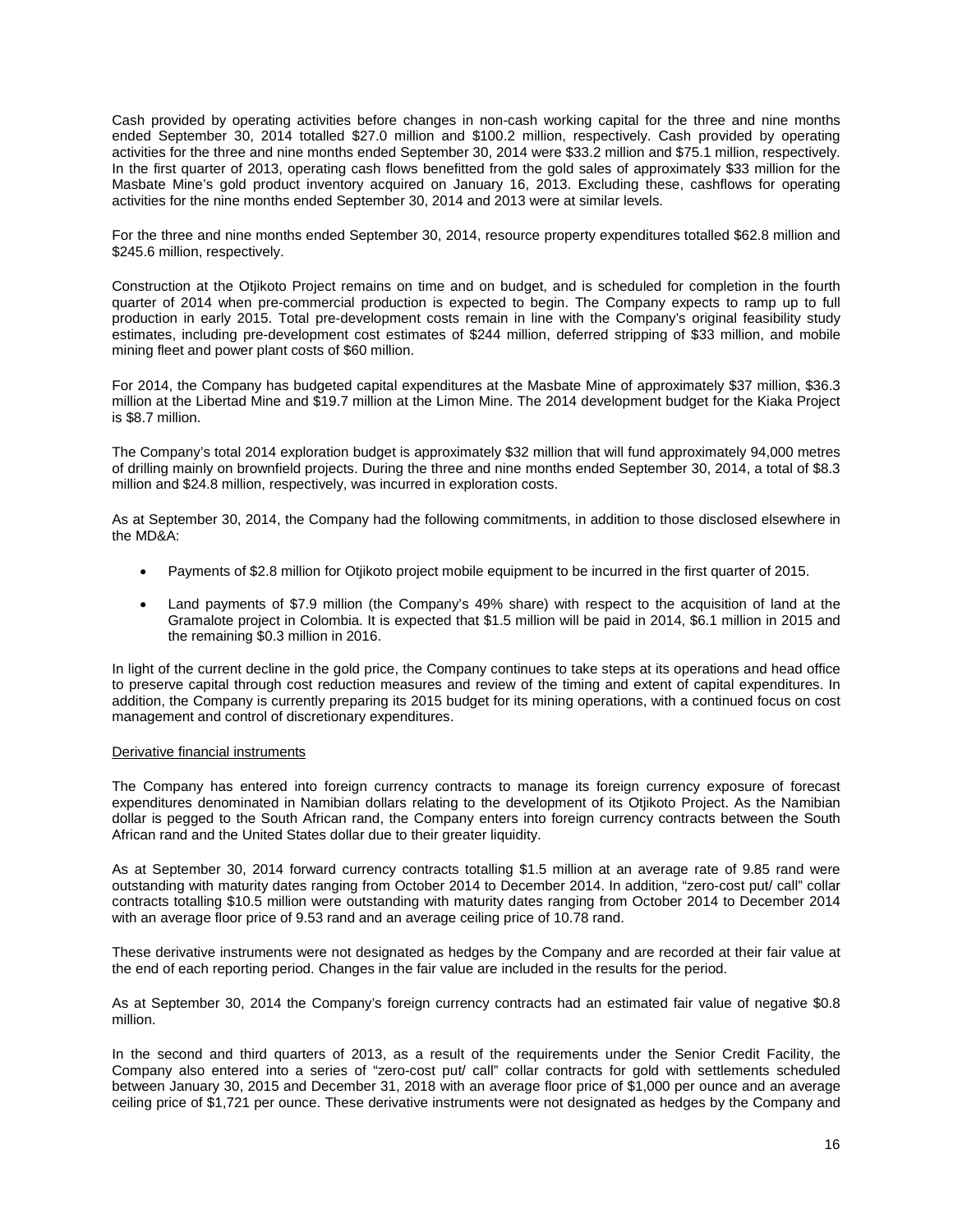recorded at their fair value at the end of each reporting period with changes in fair value recorded in the statement of operations.

As at September 30, 2014 the Company's gold collars had an estimated fair value of \$0.04 million.

#### Gold commitments

Under the terms of the Senior Credit Facility, the Company is required to maintain gold contracts, within certain parameters, over the term of the facility in order to manage the risk of volatility in the Company's future operating income and reduce risk in respect of debt service obligations. These contracts are excluded from the scope of IAS 39, accounted for as executory contracts as they were entered into and continue to be held for the purpose of delivery in accordance with the Company's expected production schedule. No fair value gains and losses on these commodity contracts have been recorded in the financial statements. The effect of these contracts will be to provide a fixed price in rand for a portion of gold sales.

The Company entered into a series of rand denominated gold forward contracts in the second quarter of 2013 for 117,984 ounces of gold with settlements scheduled between January 30, 2015 and December 31, 2018 at an average price of 14,912 rand per ounce.

During the first quarter of 2014, the Company entered into further rand denominated gold forward contracts for a further 74,430 ounces at an average price of 16,359 rand per ounce with settlement dates scheduled between July 31, 2015 and December 31, 2018.

#### *Operating activities*

For the three months ended September 30, 2014, cash flow from operating activities before changes in non-cash working capital was \$27.0 million compared to \$33.1 million for the comparable period in 2013. The decrease is primarily due to a lower gold price realized during the third quarter of 2014 and higher operating costs per ounce at the Masbate and Limon mines.

For the nine months ended September 30, 2014, cash flow from operating activities before changes in non-cash working capital was \$100.2 million compared to \$114.5 million in the same period of 2013. The decrease was mainly due to a lower gold price realized during 2014.

Cash provided by operating activities for the three and nine months ended September 30, 2014 were \$33.2 million and \$75.1 million, respectively. In the first quarter of 2013, operating cash flows benefitted from gold sales of approximately \$33 million for the Masbate Mine's gold product inventory acquired on January 16, 2013. Excluding these, cashflows for operating activities for the nine months ended September 30, 2014 and 2013 were at similar levels and reflect the continued strong performance of the Company's operating mines.

#### *Financing activities*

During the three months ended September 30, 2014, the Company made a drawdown, net of transaction costs on the revolving credit facility of \$48.8 million. During the same period, the Company repaid the following facilities: Otjikoto equipment loan facility - \$1.5 million, Libertad equipment loan - \$0.3 million.

The Company made the following facility drawdowns, net of transaction costs during the nine months ended September 30, 2014: Revolving credit facility - \$73.8 million and Otjikoto equipment loan facility - \$19.7 million. During the same period, the Company repaid the following facilities: Otjikoto equipment loan facility - \$3.9 million, Finance lease obligations at Masbate - \$16.0 million, Libertad equipment loan - \$0.7 million.

During the three and nine months ended September 30, 2014, the Company made interest and commitment fee payments of \$5.2 million and \$12.5 million, respectively. During the nine months ended September 30, 2014, these payments included the two interest payments totalling \$9.3 million for the convertible senior subordinated notes.

On October 3, 2014, the Company completed its acquisition of Papillon. Any construction decision for the Fekola Project is conditional upon completion of a feasibility study and a Mining Convention with the government of Mali which are expected to be completed by mid-2015. The Company is currently assessing the additional funding that would be required for the construction of Fekola and expects that additional financing requirements beyond existing facilities and operating cashflows could be met from a variety of financing sources given the Company's strong balance sheet and historical operating performance.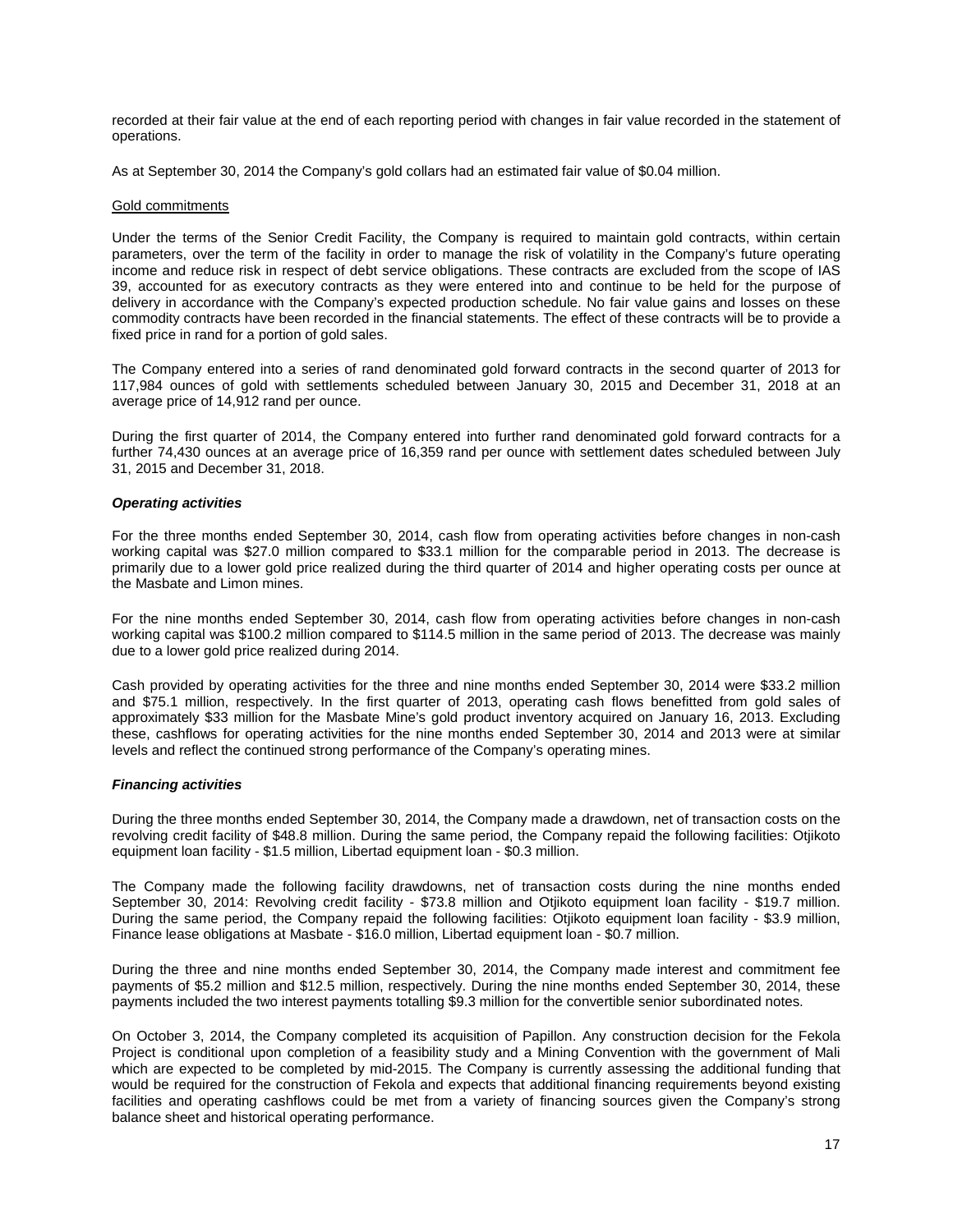### *Investing activities*

During the three months ended September 30, 2014, capital expenditures on sustaining capital, pre-stripping and development at the Masbate Mine (see "Masbate Mine" section) totalled \$6.6 million (Q3 2013 - \$10.0 million), the Libertad Mine (see "Libertad Mine" section) totalled \$5.6 million (Q3 2013 - \$5.5 million), and the Limon Mine (see "Limon Mine" section) totalled \$3.1 million (Q3 2013 - \$4.5 million). In addition, Gramalote prefeasibility (see "Gramalote Property" section) and Otjikoto mine construction (including mobile equipment, power plant construction and prestripping) (see "Otjikoto Property" section) totalled \$2.9 million (Q3 2013 - \$11.5 million) and \$36.3 million (Q3 2013 - \$55.8 million), respectively. The Otjikoto mine construction included payments for the nine months ended September 30, 2014 totalling \$26.1 million for capital costs incurred and recorded in 2013. Resource property expenditures on exploration are disclosed in the table below.

|                                   | Three months ended<br>September 30<br>(unaudited) |               | Nine months ended<br>September 30<br>(unaudited) |             |  |
|-----------------------------------|---------------------------------------------------|---------------|--------------------------------------------------|-------------|--|
|                                   | 2014                                              | 2013          | 2014                                             | <u>2013</u> |  |
|                                   | \$<br>(000's)                                     | \$<br>(000's) | \$<br>(000's)                                    | (000's)     |  |
| Kiaka, exploration                | 2,127                                             |               | 5,684                                            |             |  |
| Masbate Mine, exploration         | 719                                               | 1,651         | 3,154                                            | 6,105       |  |
| Libertad Mine, exploration        | 1,197                                             | 1,369         | 3,471                                            | 4,089       |  |
| Limon Mine, exploration           | 1,291                                             | 1,055         | 3,431                                            | 3,462       |  |
| Otjikoto, exploration/feasibility | 1,594                                             | 1,424         | 4,354                                            | 5,392       |  |
| Primavera, exploration            | 397                                               | 202           | 905                                              | 976         |  |
| Mocoa, exploration                | 95                                                | 66            | 389                                              | 519         |  |
| Trebol and Pavon, exploration     | 565                                               | 150           | 2,300                                            | 352         |  |
| Other                             | 352                                               | 591           | 1,102                                            | 1,420       |  |
|                                   | 8,337                                             | 6,508         | 24,790                                           | 22,315      |  |

### *Masbate Mine*

An extensive 2014 exploration program totalling \$6.2 million is ongoing with three diamond drill rigs currently working. The 2014 program comprises metallurgical and reserve/resource drilling on numerous mine veins including Montana, Main Vein, Libra East, Grandview, Colorado and Panique. Exploration drilling designed to outline new resources has been carried out on near mine Veins outside of the current reserve/resource such as the Pajo South extension, Pajo West and Pajo mid veins. In addition, the Montana Vein remains open to the North and drilling has been carried out to define the northern border.

In addition to drilling, geochemical sampling and follow-up trenching will be carried out on a number of priority target areas outside of the current resource. B2Gold's geological team believes there is good potential to increase the Masbate reserves and resources with additional exploration drilling.

#### *Libertad Mine*

The Libertad exploration budget for 2014 is approximately \$4.3 million for a total of approximately 10,500 metres of planned drilling. The program consists of predominantly resource drilling on the Mojon high grade underground targets and some exploration on regional targets. The focus of this year's exploration drilling is directed towards mainly brownfields drilling and evaluation of regional targets. B2Gold's exploration team believe there is good potential to extend the mine life at Libertad with underground and small open pit targets.

#### *Limon Mine*

The 2014 Limon exploration budget is approximately \$4.3 million to fund approximately 10,700 metres of drilling. The program includes infill drilling along the Santa Pancha Pozo 4 structure to sufficient drill spacing to allow preliminary mine planning, infill drilling areas of the Pozo 8-2-1 and some drilling on regional targets.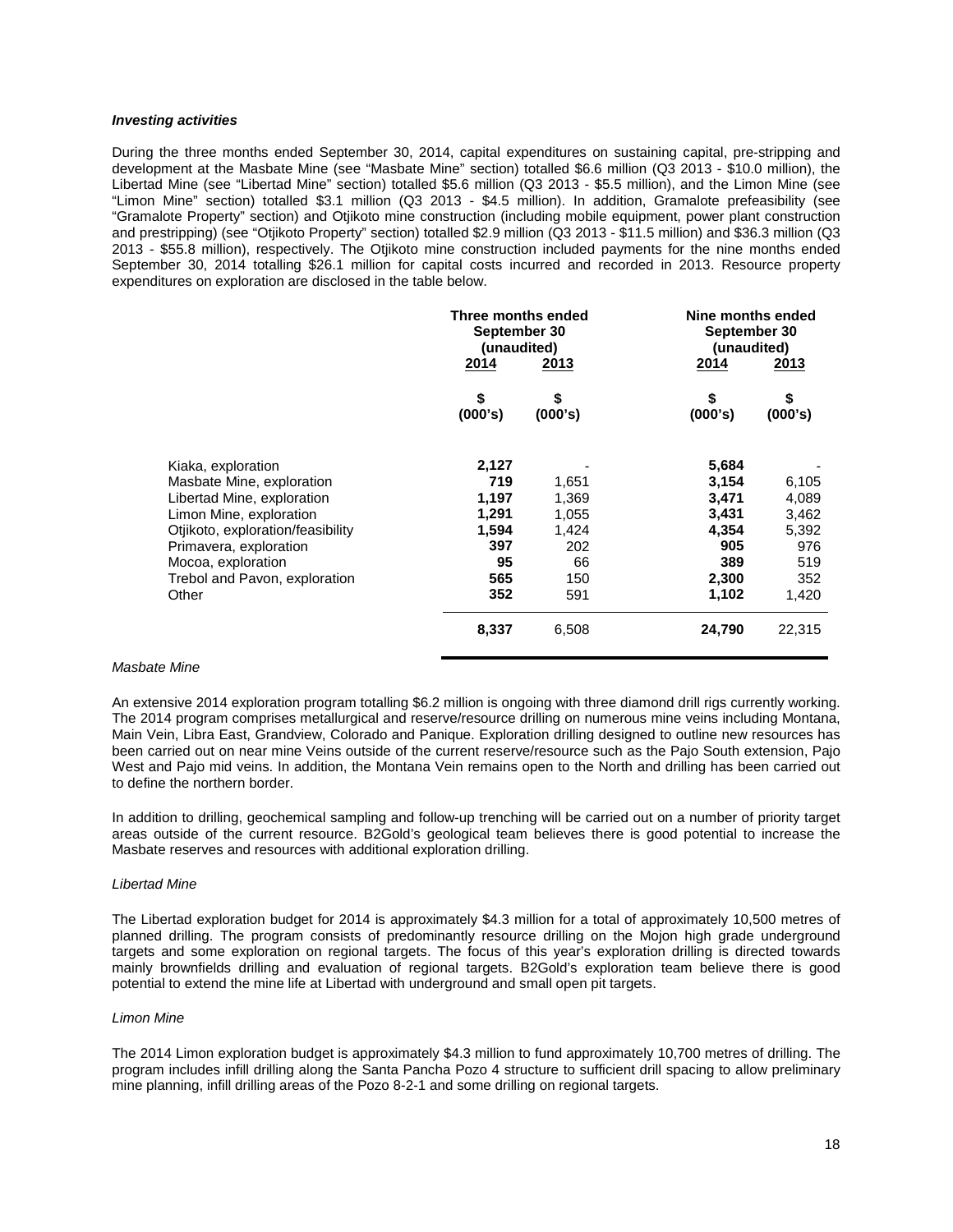Based on results to date, B2Gold's exploration team believes there is potential to further increase the current mine life of the Limon Mine.

#### *Otjikoto*

The Company announced an inferred resource estimate for the Wolfshag zone in January 2014. The newly discovered Wolfshag zone is a 1,600 metre long zone that is as close as 250 metres east of the Otjikoto deposit. The estimated inferred mineral resource for the Wolfshag zone is 6.8 million tonnes grading 3.2 g/t gold containing 703,000 ounces gold (on a 100% basis). The inferred mineral resource is reported within a \$1,550 per ounce gold optimized Whittle pit shell above a cut-off grade of 0.5 g/t gold.

In June 2014, the Company announced continued high grade results from the exploration drilling program on the recently discovered Wolfshag zone. The infill drilling on the Wolfshag zone continues to confirm the continuity of the main high grade shoots, WA and WB. The Wolfshag zone plunges at 10 to 15 degrees to the southwest and has been traced down plunge for 1,600 metres, and remains open to depth. Recent results are highlighted by hole WH14- 162 which intersected 29.65 metres grading 9.53 g/t gold (7.70 g/t gold with assays capped at 45 g/t gold), including 15.30 metres at 17.34 g/t gold (13.78 g/t gold with assays capped at 45 g/t gold).

Drilling this year has concentrated on infilling the northern portion of the Wolfshag zone to allow for conversion of portions of the recently defined inferred resource of 6.8 million tonnes grading 3.2 g/t gold (703,000 contained ounces gold) to an indicated mineral resource category. Conceptual studies for incorporation of the Wolfshag resource into the Otjikoto mine plan have started in support of the Otjikoto mine expansion. Results have been received from all but five holes of the exploration program completed to date. Select significant new results (uncapped) from the Wolfshag drilling include, from north to south:

- WH14-155 with 8.95 metres at 4.37 g/t gold;
- WH14-135 with 15.00 metres at 7.43 g/t gold, including 7.62 metres at 12.91 g/t gold;
- WH14-139 with 7.40 metres at 7.78 g/t gold; including 2.60 metres at 11.07 g/t gold;
- WH14-162 with 29.65 metres at 9.53  $q/t$  gold, including 15.30 metres at 17.34  $q/t$  gold;
- WH14-171 with 19.95 metres at 11.78 g/t gold; including 10.80 metres at 20.58 g/t gold;
- WH14-173 with 12.70 metres at 6.42  $q/t$ , including 5.75 metres at 11.30  $q/t$  gold.
- WH14-175 with 23.00 metres at 6.15 g/t gold, including 2.85 metres at 19.09 g/t gold; and,
- WH14-185 with 25.25 metres at 5.80 g/t gold, including 9.95 metres at 8.49 g/t gold.

Drill hole WH14-162 represents the best hole to date in the northern most portion of the Wolfshag zone and like other holes in the central portion of the WA shoot, such as OTG25D, located 550 metres further south, with 19.81 metres at 15.00 g/t gold, is remarkable in the continuity of high grade sample values within the zone. Six metallurgical test sample holes were also completed as part of the current program. Samples totalling 2.2 tonnes were selected from these and previous Wolfshag zone drill holes and shipped to SGS Lakefield's laboratory in Canada for gold recovery and comminution test work.

Exploration work is continuing on the Wolfshag zone with two drills currently active on drilling of the southern extensions of the zone to potentially allow for inclusion of this area into an inferred mineral resource class. Detailed drilling has commenced to assess the deeper area for potential underground mining. Future work will continue to follow the Wolfshag zone at depth and to test several other targets on the property.

It is important to note that the average mineable grade of the adjacent main Otjikoto deposit is 1.42 g/t gold as stated in the feasibility study. Based on the proximity of the Wolfshag zone to the planned Otjikoto open pit, the Company believes a significant amount of the Wolfshag mineralization could be included in an expanded pit, subject to further drilling and final mine plan. The Company intends to update the mine plan to incorporate the Wolfshag zone thereafter in 2015.

The Company anticipates being in a position to upgrade the existing inferred mineral resource classification to the indicated category by the end of 2014.

## *Kiaka Project*

The 2014 budget for Kiaka and West Africa is \$8.7 million, mainly for completing the permitting study and advancing the Kiaka exploration licence to an exploitation licence, advancing a feasibility level study for Kiaka based on lower throughput options (including additional metallurgical programs), keeping the tenements in good standing and for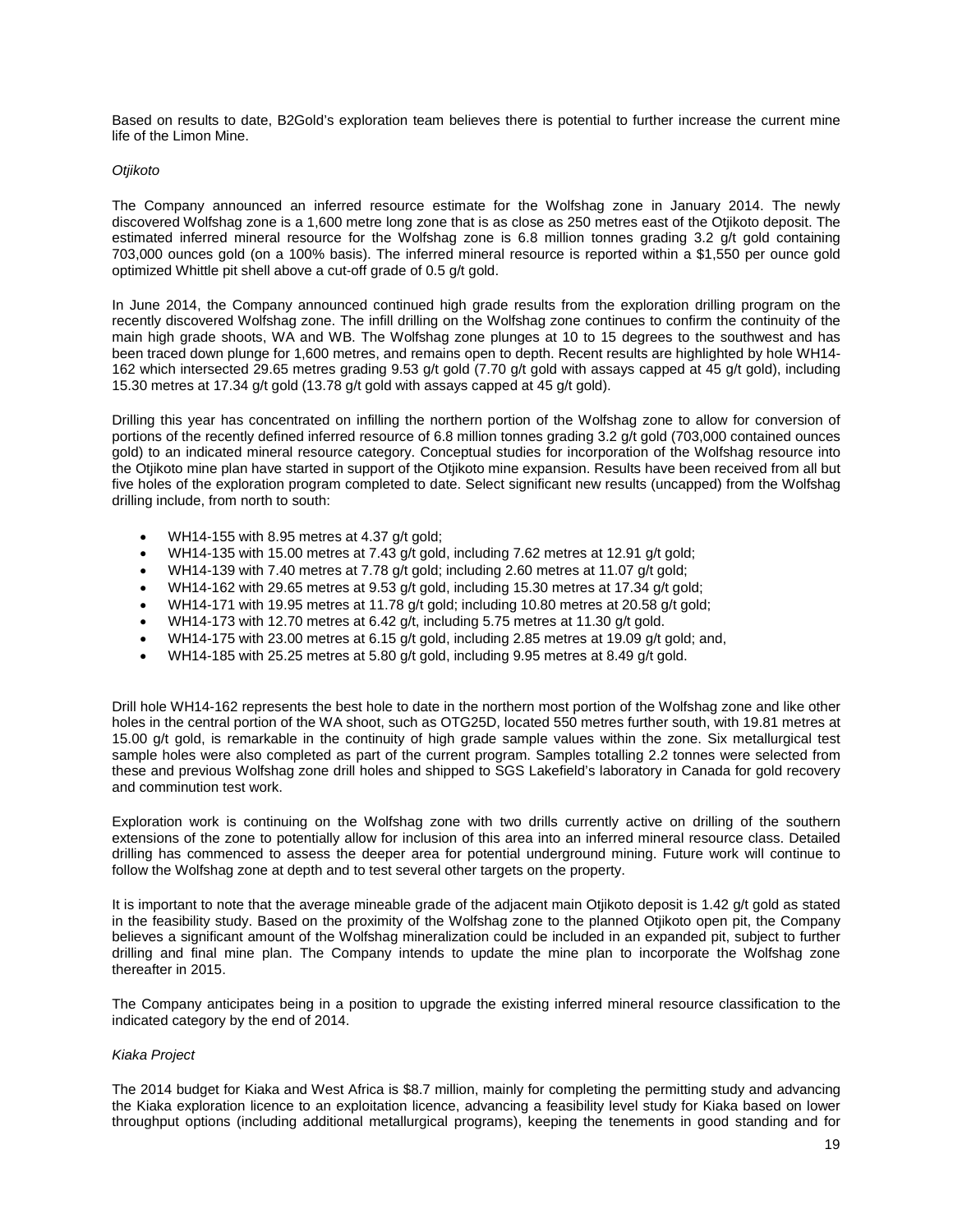overhead and administration. Drilling for the metallurgical samples has been completed; samples have been shipped to Canada. Drilling has also been carried out at the nearby Nakomga targets.

### *Calibre Joint Venture*

The 2014 exploration program for Primavera/Minnesota has a budget of approximately \$1.2 million, which will fund detailed mapping, trenching and limited drilling. A 1,500 meter diamond drill program will commence in late October.

## **CRITICAL ACCOUNTING ESTIMATES**

Full disclosure of the Company's accounting policies and significant accounting judgments and estimation uncertainties in accordance with IFRS can be found in Notes 3, 4 and 6 of its audited consolidated financial statements as at December 31, 2013. Management considers the following policies to be the most critical in understanding the judgments involved in preparing the Company's interim consolidated financial statements and the uncertainties that could impact its results of operations, financial condition and cash flows:

- Impairment of goodwill and long-lived assets;
- Ore reserve and resource estimates:
- Uncertain tax positions; and
- Value of value-added tax receivables.

#### *Impairment of goodwill and long-lived assets*

Long-lived assets are tested for impairment if there is an indicator of impairment. Calculating the estimated fair values of cash generating units ("CGU") for long-lived asset impairment tests requires management to make estimates and assumptions with respect to future production levels, mill recoveries, operating and capital costs in its life-of-mine plans, future metal prices, foreign exchange rates, and discount rates. Changes in any of the assumptions or estimates used in determining the fair values could impact the impairment analysis. Such change could be material.

During the three months ended September 30, 2014, the long-term consensus gold price continued to be below the overall long-term gold price assumptions used in the Company's reserve estimations and life-of-mine plans. The prolonged decline of the long-term gold price was considered to be an impairment indicator at September 30, 2014. The Company has revised its long-term gold price estimate to \$1,300 per ounce of gold.

In accordance with its accounting policy, the Company will update its impairment indicator assessment for its longlived assets at December 31, 2014 in light of any continuing volatility in the long-term gold price or changes in any other factors that may indicate that its long-lived assets are impaired. Updated life-of-mine plans will be prepared for each of the Company's mining operations to incorporate 2014 year-end reserve and resource estimates. In addition, the Company is currently finalizing a metallurgical recovery sampling and analysis program in order to assess the potential for a mill expansion at the Masbate Mine and to assist in mine planning. The conclusions of the report are expected by the end of 2014, and will be incorporated in Masbate's mineral reserves and resources and related mine plan.

The Company performed impairment tests on the following cash-generating units: Masbate Mine, including related goodwill, Limon Mine, Libertad Mine and Otjikoto Mine. The Company's investment in the Gramalote joint venture was also assessed for impairment. As a result of these assessments, the Company determined that impairment charges were required for the goodwill relating to the Masbate Mine and the Company's investment in Gramalote as described below.

#### Masbate goodwill

The Company conducted a goodwill impairment analysis whereby the carrying values of the Masbate property, plant and equipment and goodwill, were compared to the mine's fair value using the fair value less costs of disposal ("FVLCD") methodology. In carrying out the review of Masbate's long-lived assets for impairment, the Company utilized discounted cash flow models incorporating estimates and assumptions that included such factors as future production levels, metallurgical recovery estimates, operating and capital costs in its life-of-mine plans, future metal prices, foreign exchange rates and discount rates. The Company's estimate of future cash flows is subject to risks and uncertainties and therefore could change in the future if the underlying assumptions change.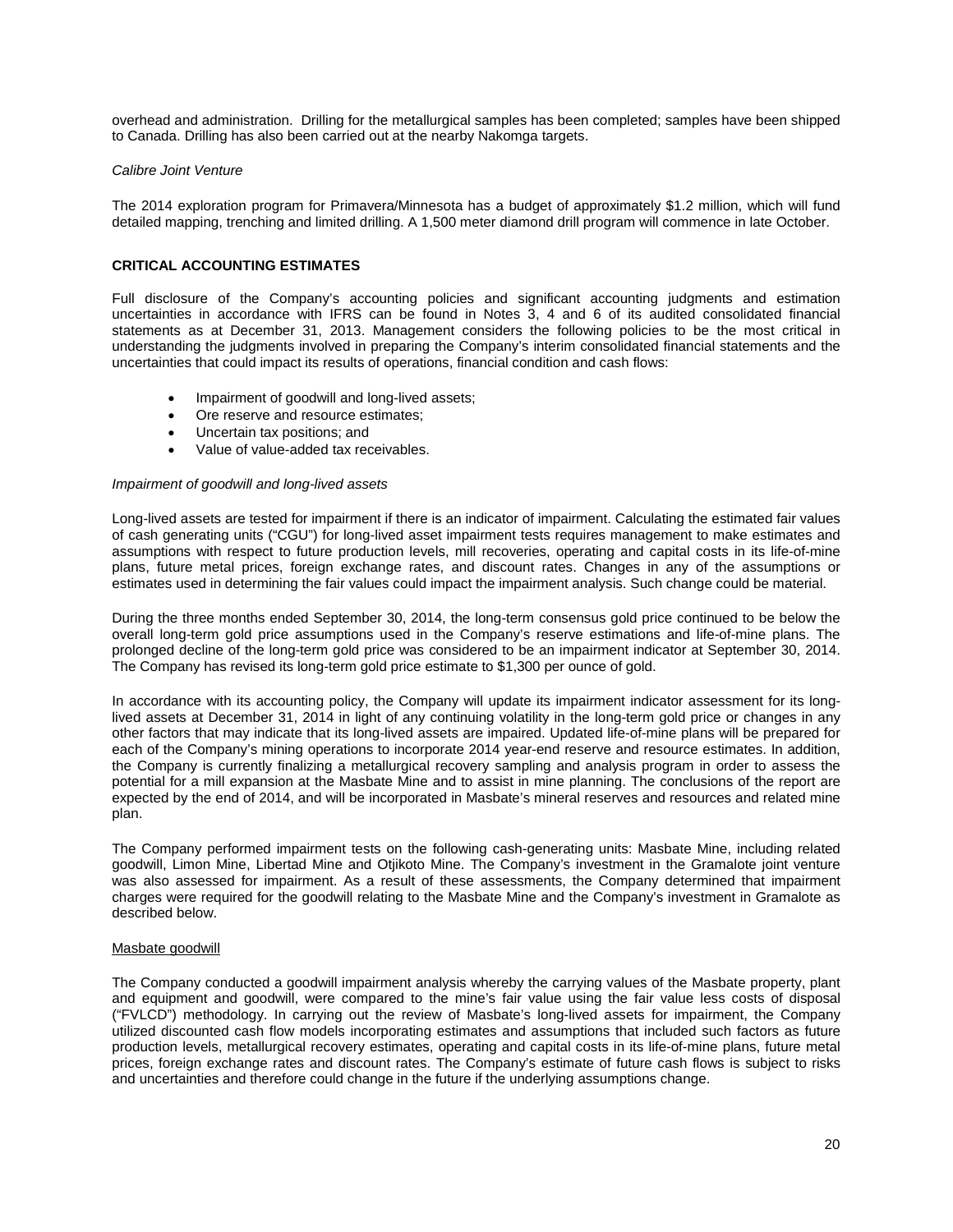Key assumptions used for the impairment test at September 30, 2014 were:

| - Gold price    | \$1,300/ounce |
|-----------------|---------------|
| - Silver price  | \$20/ounce    |
| - Discount rate | 5% - 7%       |

The Company's analysis concluded that the carrying values of Masbate Mine property, plant and equipment and amounts assigned to undeveloped mineral interests at September 30, 2014 were not impaired. However, it was concluded that the carrying value of Masbate related goodwill was impaired, resulting in an impairment charge of \$202.1 million being recorded in the statement of operations for the current quarter.

## Investment in Joint Venture - Gramalote

The Company conducted an impairment analysis whereby the carrying value of the investment in the Gramalote joint venture was compared to the investment's fair value using the fair value less costs of disposal ("FVLCD") methodology. In carrying out the impairment analysis, the Company utilized discounted cash flow models incorporating estimates and assumptions that include such factors as future production levels, mill recoveries, operating and capital costs in its life-of-mine plans, future metal prices, foreign exchange rates and discount rates. These factors were based on the assumptions and inputs disclosed by the Company on March 13, 2014 from the Gramalote Preliminary Economic Assessment and included a long-term gold price assumption of \$1,300 per ounce of gold and a discount rate of 6.5%. The Company's estimate of future cash flows is subject to risks and uncertainties and therefore could change in the future if the underlying assumptions change.

The Company's analysis concluded that the investment in Gramalote was impaired resulting in an impairment charge of \$96.3 million being recorded in the statement of operations for the current quarter.

#### *Ore reserve and resource estimates*

Ore reserves are estimates of the amount of ore that can be economically and legally extracted from the Company's mining properties. The Company estimates its ore reserves and a mineral resource based on information compiled by appropriately qualified persons relating to the geological data on the size, depth and shape of the ore body, and requires complex geological judgments to interpret the data. The estimation of recoverable reserves is based upon factors such as estimates of foreign exchange rates, commodity prices, future capital requirements, metallurgical recoveries, and production costs along with geological assumptions and judgments made in estimating the size, and grade of the ore body. Changes in the reserve or resource estimates may impact the carrying value of mining interests, mine restoration provisions, recognition of deferred tax assets, and depreciation and amortization charges.

#### *Uncertain tax positions*

The Company is periodically subject to income tax audits at its operating mine locations. During the nine months ended September 30, 2014, the Company recorded provisions totalling \$2.7 million representing its best estimate of the outcome of current assessments. The Company intends to appeal the assessments received and the final outcome of such appeals are not determinable at this time. The provisions made to date may be subject to change and such change may be material.

#### *Value-added tax receivables*

The Company incurs indirect taxes, including value-added tax, on purchases of goods and services at its operating mines and development projects. Indirect tax balances are recorded at their estimated recoverable amounts within current or long-term assets, net of provisions, and reflect the Company's best estimate of their recoverability under existing tax rules in the respective jurisdictions in which they arise. Management's assessment of recoverability involves judgments regarding balance sheet classification and the probable outcomes of claimed deductions and/or disputes. The provisions and balance sheet classifications made to date may be subject to change and such change may be material.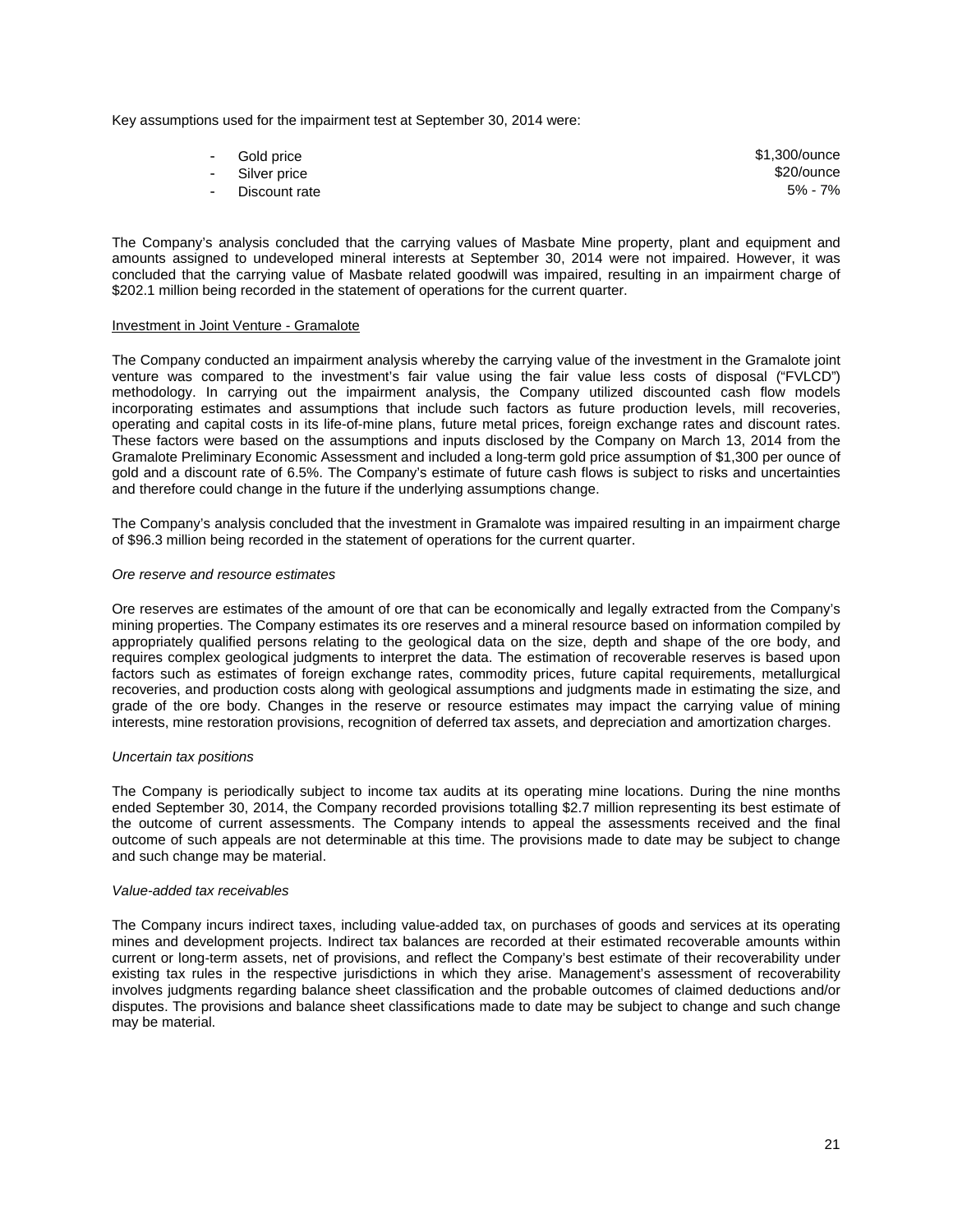## **RECENT ACCOUNTING PRONOUNCEMENTS**

### *IFRIC 21 – Levies*

The Company adopted IFRIC 21 on January 1, 2014, with retrospective application. IFRIC 21 provides guidance on the accounting for a liability to pay a levy, both for levies that are accounted for in accordance with IAS 37 Provisions, Contingent Liabilities and Contingent Assets and those where the timing and amount of the levy is certain. Levies are imposed by a government in accordance with legislation and do not include income taxes, fines or other penalties imposed for breaches of legislation. IFRIC 21 defines an obligating event as the legislatively identified activity that triggers the payment of the levy. Recognition of a liability to pay a levy is at the date of the obligating event. The fact that the Company is economically compelled to continue to operate in the future does not create an obligation to pay a levy that will arise in a future period as a result of continuing to operate.

The Company has concluded that IFRIC 21 did not have an effect on the condensed interim consolidated financial statements for the current period or prior periods presented.

### *IFRS 15 – Revenue from contracts with customers*

The IASB has issued IFRS 15, Revenue from Contracts with Customers, which is effective for annual periods commencing on or after January 1, 2017. This new standard establishes a new control-based revenue recognition model which could change the timing of revenue recognition. The Company is currently evaluating the effect the standard will have on its consolidated financial statements.

## **RISKS AND UNCERTAINTIES**

The exploration and development of natural resources are highly speculative in nature and are subject to significant risks. For details of these risks, please refer to the risk factors set forth in the Company's AIF which could materially affect the Company's future operating results and could cause actual events to differ materially from those described in forward-looking statements relating to the Company. Additional risks and uncertainties not presently known to the Company or that the Company currently considers immaterial may also impair the business, operations and future prospects of the Company. If any of the risks actually occur, including but not limited to the risks set forth below, the business of the Company may be harmed and its financial condition and results of operations may suffer significantly.

# **INTERNAL CONTROL OVER FINANCIAL REPORTING**

The Company's management, with the participation of the Company's Chief Executive Officer and Chief Financial Officer are responsible for establishing and maintaining adequate internal control over financial reporting. The Company's internal control over financial reporting is a process designed to provide reasonable assurance regarding the reliability of financial reporting and the preparation of financial statements for external purposes in accordance with IFRS. Any system of internal control over financial reporting, no matter how well designed, has inherent limitations. As a result, even those systems determined to be effective can only provide reasonable assurance regarding the preparation of financial statements.

The Company's management has determined that there has been no change in the Company's internal control over financial reporting during the three months ended September 30, 2014, that has materially affected, or is reasonably likely to materially affect, the Company's internal control over financial reporting.

## **NON-IFRS MEASURES**

#### *Cash operating costs per gold ounce and total cash costs per gold ounce*

''Cash operating costs per gold ounce'' and "total cash costs per gold ounce" are common financial performance measures in the gold mining industry but with no standard meaning under IFRS. Management believes that, in addition to conventional measures prepared in accordance with IFRS, certain investors use this information to evaluate our performance and ability to generate cash flow. Accordingly, it is intended to provide additional information and should not be considered in isolation or as a substitute for measures of performance prepared in accordance with IFRS. The measure, along with sales, is considered to be a key indicator of a Company's ability to generate earnings and cash flow from its mining operations.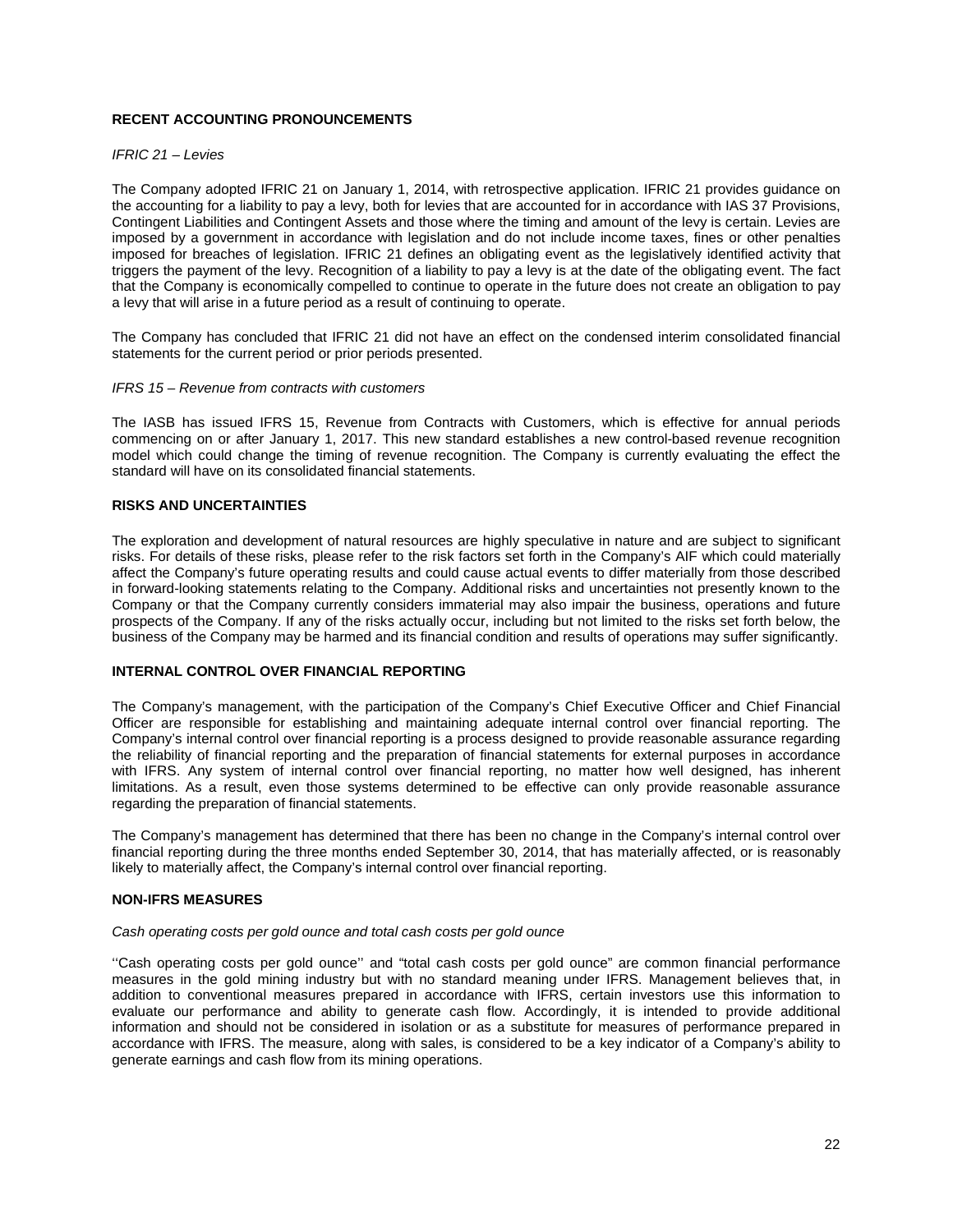Cash cost figures are calculated in accordance with a standard developed by The Gold Institute, which was a worldwide association of suppliers of gold and gold products and included leading North American gold producers. The Gold Institute ceased operations in 2002, but the standard is the accepted standard of reporting cash cost of production in North America. Adoption of the standard is voluntary and the cost measures presented may not be comparable to other similarly titled measures of other companies. Other companies may calculate these measures differently. Cash operating costs and total cash costs per ounce are derived from amounts included in the statement of operations and include mine site operating costs such as mining, processing, smelting, refining, transportation costs, royalties and production taxes, less silver by-product credits. The table below shows a reconciliation of cash operating costs per ounce and total cash costs per ounce to production costs:

|                                                                                      | Three months ended<br>September 30<br>(unaudited) |                 | Nine months ended<br>September 30<br>(unaudited) |                      |  |
|--------------------------------------------------------------------------------------|---------------------------------------------------|-----------------|--------------------------------------------------|----------------------|--|
|                                                                                      | 2014                                              | 2013            | 2014                                             | 2013                 |  |
|                                                                                      | \$<br>(000's)                                     | \$<br>(000's)   | \$<br>(000's)                                    | \$<br>(000's)        |  |
| Production costs per consolidated financial statements<br>Inventory sales adjustment | 66,311<br>(315)                                   | 61,782<br>2,824 | 194,545<br>(5,765)                               | 195,555<br>(13, 399) |  |
| <b>Cash operating costs</b>                                                          | 65,996                                            | 64,606          | 188,780                                          | 182,156              |  |
| Royalties and production taxes per consolidated financial<br>statements              | 3,671                                             | 4,520           | 11,957                                           | 12,559               |  |
| <b>Total cash costs</b>                                                              | 69,667                                            | 69,126          | 200,737                                          | 194,715              |  |
| Gold production (in ounces)                                                          | 90,192                                            | 98,992          | 272,199                                          | 260,736              |  |
| Cash operating costs per ounce of gold production                                    |                                                   |                 |                                                  |                      |  |
| (\$/ounce)                                                                           | 732                                               | 653             | 694                                              | 699                  |  |
| Total cash costs per ounce of gold production (\$/ounce)                             | 772                                               | 698             | 737                                              | 747                  |  |

#### *Adjusted net income*

Management believes that the presentation of adjusted net income is appropriate to provide additional information to investors regarding items that we do not expect to continue at the same level in the future or that management does not believe to be a reflection of the Company's ongoing operating performance. Management further believes that its presentation of this non-IFRS financial measure provides information that is useful to investors because it is an important indicator of the strength of our operations and the performance of our core business.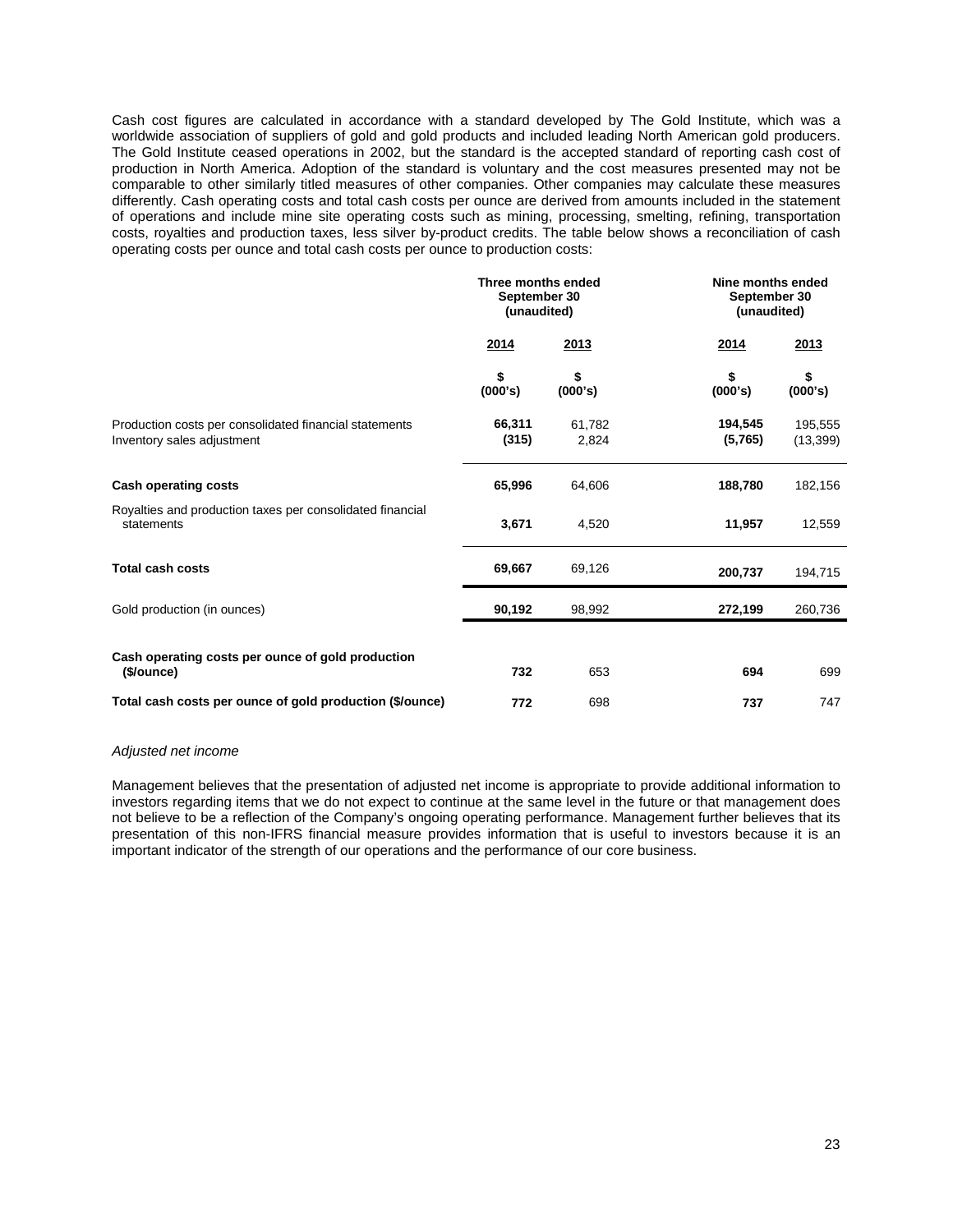A reconciliation of net income to adjusted net income is set out in the table below:

|                                                                              | Three months ended<br>September 30<br>(unaudited) |               | Nine months ended<br>September 30<br>(unaudited) |               |
|------------------------------------------------------------------------------|---------------------------------------------------|---------------|--------------------------------------------------|---------------|
|                                                                              | 2014                                              | 2013          | 2014                                             | 2013          |
|                                                                              | \$<br>(000's)                                     | \$<br>(000's) | S<br>(000's)                                     | \$<br>(000's) |
| Net (loss) income for the period<br>Adjustments:                             | (274, 128)                                        | 7,949         | (309, 635)                                       | 41,083        |
| Impairment of goodwill and long-lived assets                                 | 298,397                                           |               | 298,397                                          |               |
| (Gain) loss on fair value of convertible notes                               | (31, 522)                                         | (8,633)       | 11,173                                           | (8,633)       |
| Convertible notes transaction costs                                          |                                                   | 9,026         |                                                  | 9,026         |
| Share-based payments                                                         | 2,712                                             | 4,656         | 13,440                                           | 13,641        |
| Write-down of long-term investments                                          |                                                   |               | 3,007                                            | 18,481        |
| Write-off of mineral property interests                                      | 364                                               | 9,564         | 364                                              | 9,564         |
| Unrealized (gains) losses on derivative instruments                          | (995)                                             | (784)         | (1, 942)                                         | 5,665         |
| Deferred income tax expense (recovery)                                       | 930                                               | (270)         | 260                                              | 3,478         |
| Gain on sale of Brucejack royalty                                            |                                                   |               |                                                  | (44, 496)     |
| CGA acquisition costs                                                        |                                                   |               |                                                  | 5,859         |
| Inventory fair value adjustments on CGA acquisition                          |                                                   |               |                                                  | 32,869        |
| Amortization of deferred revenue                                             |                                                   | (9,368)       |                                                  | (28, 150)     |
| Adjusted net income <sup>(1)</sup>                                           | (4, 242)                                          | 12,140        | 15,064                                           | 58,387        |
| Basic weighted average number of common shares<br>outstanding (in thousands) | 700,755                                           | 647,787       | 685,516                                          | 631,128       |
| Adjusted net earnings per share - basic (\$/share)                           | (0.01)                                            | 0.02          | 0.02                                             | 0.09          |

*(1) Comparatives have been adjusted for the removal of foreign exchange (gains) losses*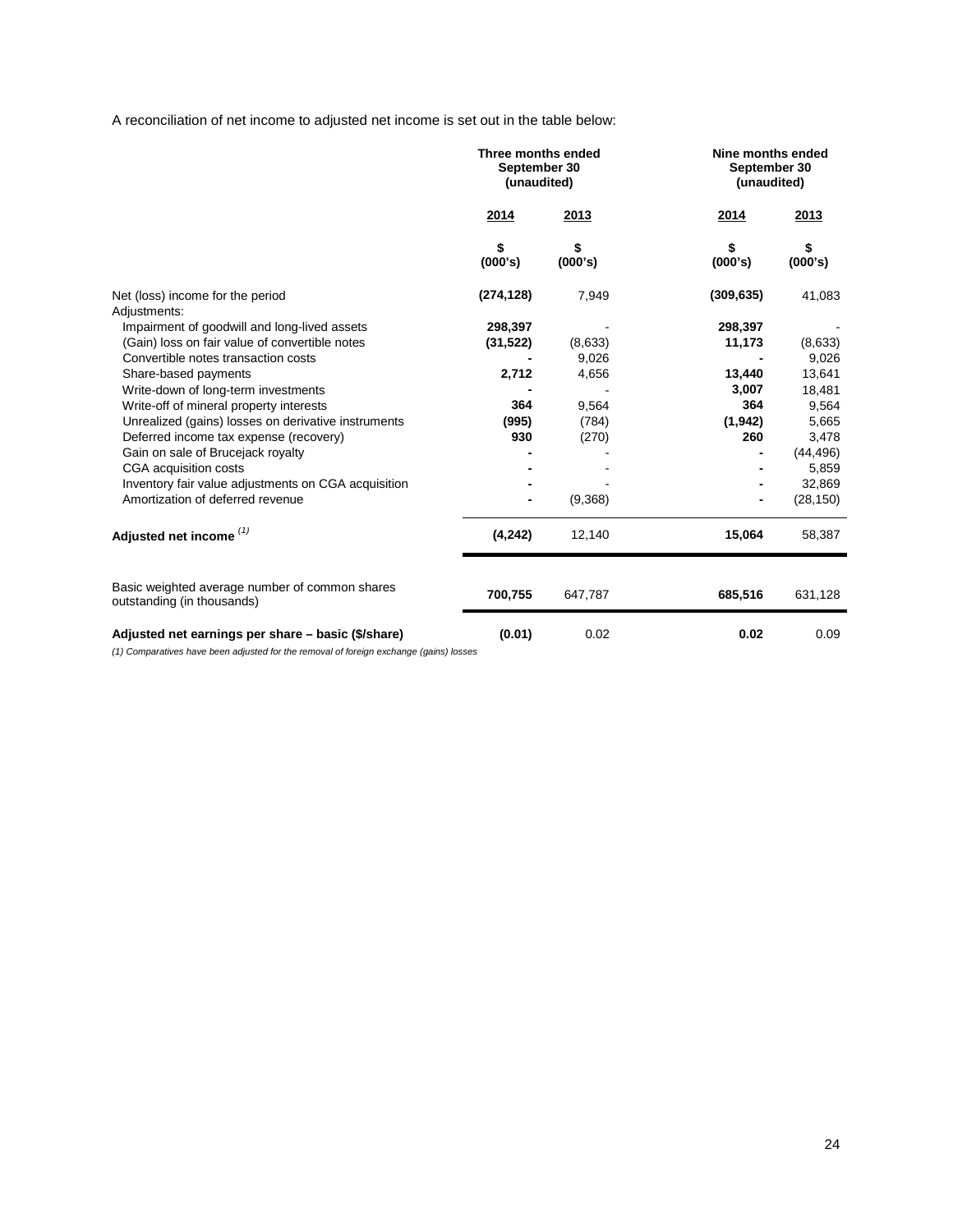## **SUMMARY OF UNAUDITED QUARTERLY RESULTS**

| Q3         | Q2       | <u>Q1</u> | $Q_4$   | Q <sub>3</sub> | Q2      | <u>Q1</u> | Q <sub>4</sub> |
|------------|----------|-----------|---------|----------------|---------|-----------|----------------|
| 2014       | 2014     | 2014      | 2013    | 2013           | 2013    | 2013      | 2012           |
| 114,924    | 120,258  | 129,020   | 138,054 | 128,730        | 122,635 | 154,853   | 70,783         |
| 91,282     | 93,330   | 98,995    | 106,185 | 93,429         | 86,239  | 95,042    | 41,627         |
| 1,259      | 1,289    | 1,303     | 1,300   | 1,378          | 1,422   | 1,629     | 1,700          |
| 90,192     | 85,704   | 96,303    | 105,577 | 98,992         | 82,083  | 79,661    | 44,324         |
| 732        | 720      | 634       | 638     | 653            | 732     | 722       | 604            |
| 772        | 766      | 679       | 678     | 698            | 782     | 771       | 657            |
| (274, 128) | (11,529) | (23, 978) | 26,220  | 7,949          | 33,071  | 63        | 10,948         |
| (0.39)     | (0.02)   | (0.04)    | 0.04    | 0.01           | 0.05    | 0.00      | 0.03           |
| (0.39)     | (0.02)   | (0.04)    | 0.02    | 0.00           | 0.05    | 0.00      | 0.03           |
| 26,983     | 29,877   | 43,301    | 38,125  | 35,105         | 35,461  | 46.996    | 31,124         |
|            |          |           |         |                |         |           |                |

*(1) A cautionary note regarding non-IFRS measures is included in the section titled "Non-IFRS Measures."* 

*(2) Attributable to the shareholders of the Company.*

*(3) Prior year comparative figures have been reclassified to conform with the presentation adopted for the current period relating to the change in long-term value-added tax receivables.* 

Quarterly gold revenue increased significantly in 2013, as a result of higher gold production from the Company's Masbate Mine acquired on January 16, 2013 as well as increased production from its Nicaraguan operations. The net loss recorded in the first quarter of 2014 primarily resulted from the loss on fair value of convertible notes of \$38.3 million recorded during the quarter, while the net loss in the second quarter of 2014 primarily related to the loss on fair value of convertible notes of \$4.4 million and a write-down of long-term investments of \$2.7 million. The net loss in the third quarter of 2014 reflects the \$298.4 million impairment charge relating to the Company's goodwill and investment in Gramalote joint venture.

## **OUTLOOK**

Despite the current challenging gold price environment, the Company is projecting record years of gold production in both 2014 and 2015. Company-wide production in 2014 from the Masbate, Libertad and Limon Mines is expected to be in the range of 380,000 to 385,000 ounces of gold with consolidated cash operating costs of \$667 to \$695 per ounce (the Company's previous guidance for 2014 had been 395,000 to 420,000 ounces of gold). The Company is expecting to complete the year with a strong fourth quarter. Year-to-date, consolidated cash operating costs per ounce are tracking within the Company's full-year 2014 guidance range. With the first full year of gold production from the Otjikoto gold project in Namibia scheduled for 2015, the Company is projecting 2015 gold production of approximately 500,000 to 540,000 ounces, based on current assumptions.

With the recent acquisition of Papillon, the operations team is focusing on completing an updated feasibility study to confirm optimal mine size and mill configuration for the Fekola Project. The Company is currently assessing the additional funding that will be required for the construction of Fekola and expects that any additional financing requirements beyond existing facilities and operating cash flows will be met from a variety of financing sources given the Company's strong balance sheet, historical strong operating performance and successful financing track record.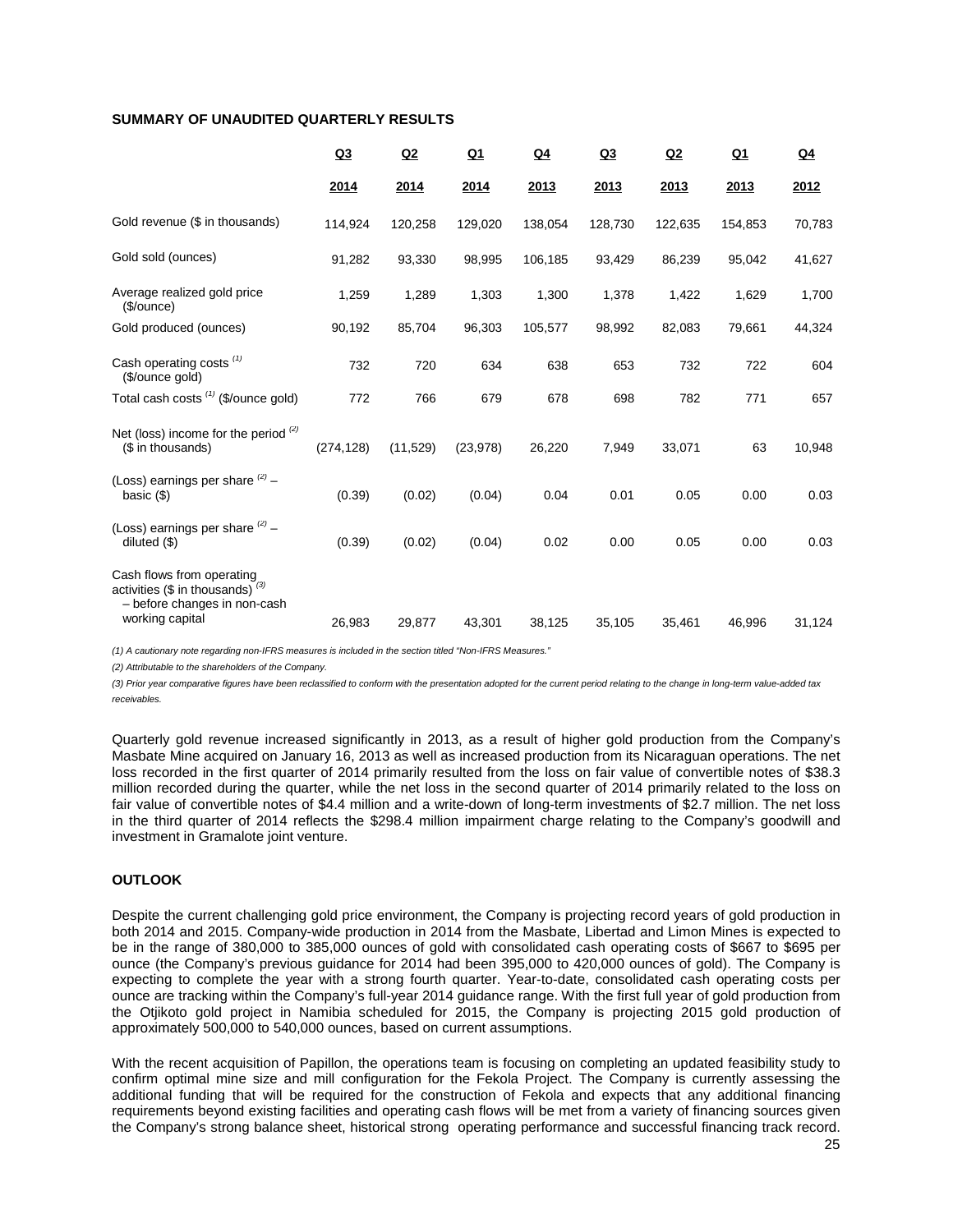The Company is committed to advancing the Fekola Project and expects that a significant portion of its Otjikoto construction team would provide the core construction team for Fekola. Based on current assumptions, the Fekola Project has the potential to increase the Company's annual gold production by approximately 300,000 ounces per year.

Due to its strong cash position and cash flow from operations, the Company will finish 2014 with a strong cash balance. In 2015, the Company's cash from operations will increase significantly due to gold production from the lowcost Otjikoto Mine. In light of the current decline in the gold price, the Company continues to take steps at its operations and head office to preserve capital through cost reduction measures and review of the timing and extent of capital expenditures. In addition, the Company is currently preparing its 2015 budget for its mining operations, with a continued focus on cost management and control of discretionary expenditures.

Looking ahead to next year, B2Gold has a strong portfolio of mining operations which will be significantly strengthened when Otjikoto comes on line in 2015. The Company is very well positioned to continue significant growth through the development of the high-quality Fekola Project. With a proven technical team, strong financial position and access to capital, the Company will continue to utilize its model of growth through acquisitions and exploration, building a responsible, profitable, growth oriented, sustainable intermediate gold producer.

### **OUTSTANDING SHARE DATA**

At November 13, 2014, 917,534,320 common shares were outstanding. In addition, there were approximately 41,489,293 million stock options outstanding with exercise prices ranging between Cdn.\$0.84 to Cdn.\$13.67 per share and 2,564,561 million RSUs.

### **CAUTION ON FORWARD-LOOKING**

This Management's Discussion and Analysis includes certain "forward-looking information" and "forward-looking statements" (collectively "forward-looking statements") within the meaning of applicable Canadian and United States securities legislation, including projections of future financial and operational performance and statements regarding drilling, construction, development, production, permitting and other activities on the Company's properties, anticipated technical reports, economic assessments and feasibility studies, the projections included in existing technical reports, economic assessments and feasibility studies, the potential for expansion of resources and reserves, the potential for expansion of production capacity, projected capital investments and exploration, the completion of the Otjikoto mine, the potential production from the Kiaka Project, the potential completion of, and production from, the Fekola gold project, prospects with respect to the ZTS claim, the synergies and financial impact of the Scheme of Arrangement with Papillon (the "Scheme"), the terms and conditions of the Scheme and the benefits of the Scheme, availability of credit facilities, potential acquisitions, the benefits expected from acquisitions and planned safety initiatives. Estimates of mineral resources and reserves are also forward looking statements because they constitute projections regarding the amount of minerals that may be encountered in the future and/or the anticipated economics of production, should a production decision be made. All statements in this Management's Discussion and Analysis that address events or developments that we expect to occur in the future are forwardlooking statements. Forward-looking statements are statements that are not historical facts and are generally, although not always, identified by words such as "expect", "plan", "anticipate", "project", "target", "potential", "schedule", "forecast", "budget", "estimate", "intend" or "believe" and similar expressions or their negative connotations, or that events or conditions "will", "would", "may", "could", "should" or "might" occur. All such forwardlooking statements are based on the opinions and estimates of management as of the date such statements are made. Forward-looking statements necessarily involve assumptions, risks and uncertainties, certain of which are beyond B2Gold's control, including risks associated with the uncertainty of reserve and resource estimates; volatility of metal prices; risks of exploration, development and mining; financing risks; ability to obtain any necessary permits, consents or authorizations required for its activities, adequate infrastructure, energy and other inputs; shortages or cost increases in necessary equipment, supplies and labour; the business of B2Gold and Papillon not being integrated successfully or such integration proving more difficult, time consuming or costly than expected; not realizing the potential benefits of the Scheme; regulatory, political and country risks; reliance upon third parties and joint venture partners; litigation; as well as other factors identified in B2Gold's filings with Canadian securities regulators and the U.S. Securities and Exchange Commission (the "SEC"), which may be viewed at www.sedar.com and www.sec.gov, respectively. The list is not exhaustive of the factors that may affect the Company's forwardlooking statements. There can be no assurance that such statements will prove to be accurate, and actual results, performance or achievements could differ materially from those expressed in, or implied by, these forward-looking statements. Accordingly, no assurance can be given that any events anticipated by the forward-looking statements will transpire or occur, or if any of them do, what benefits B2Gold will derive therefrom. The Company's forward looking statements reflect current expectations regarding future events and operating performance and speak only as of the date hereof and the Company does not assume any obligation to update forward-looking statements if